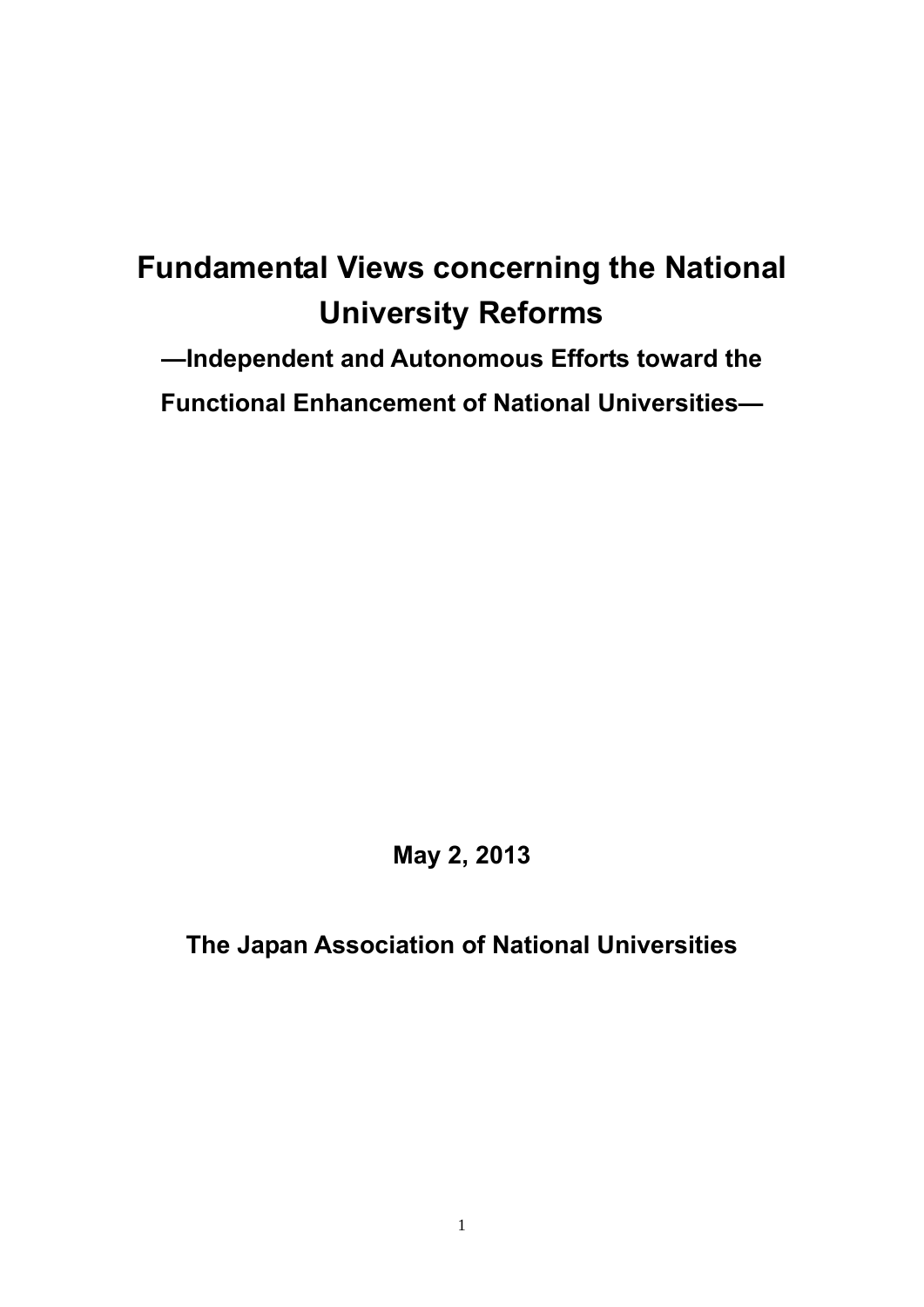According to the University Reform Action Plan released by the Ministry of Education, Culture, Sports, Science and Technology (MEXT) in June 2012, MEXT will formulate "University Vision," "Fundamental Policies for National University Reforms," "National University Reform Plan," etc. in the years to come in order to promote national university reforms.

In response to these developments, the Japan Association of National Universities (JANU) decided to conduct reviews necessary for maintaining the independence of national universities and autonomously and strategically promoting national universities' functional enhancement that is being required by society. To that end, JANU set up four sub-working groups under the working group of the Committee on Enhancement of the Functions of National Universities. By doing so, we have developed a mechanism that ensures efficient, substantial, and in-depth discussions and have strenuously conducted review activities.

*Fundamental Views concerning the National University Reforms—Independent and Autonomous Efforts toward the Functional Enhancement of National Universities* is JANU's latest report. We hope the government will pay due attention to this report and make the best use of it in efforts to formulate national university reform policies.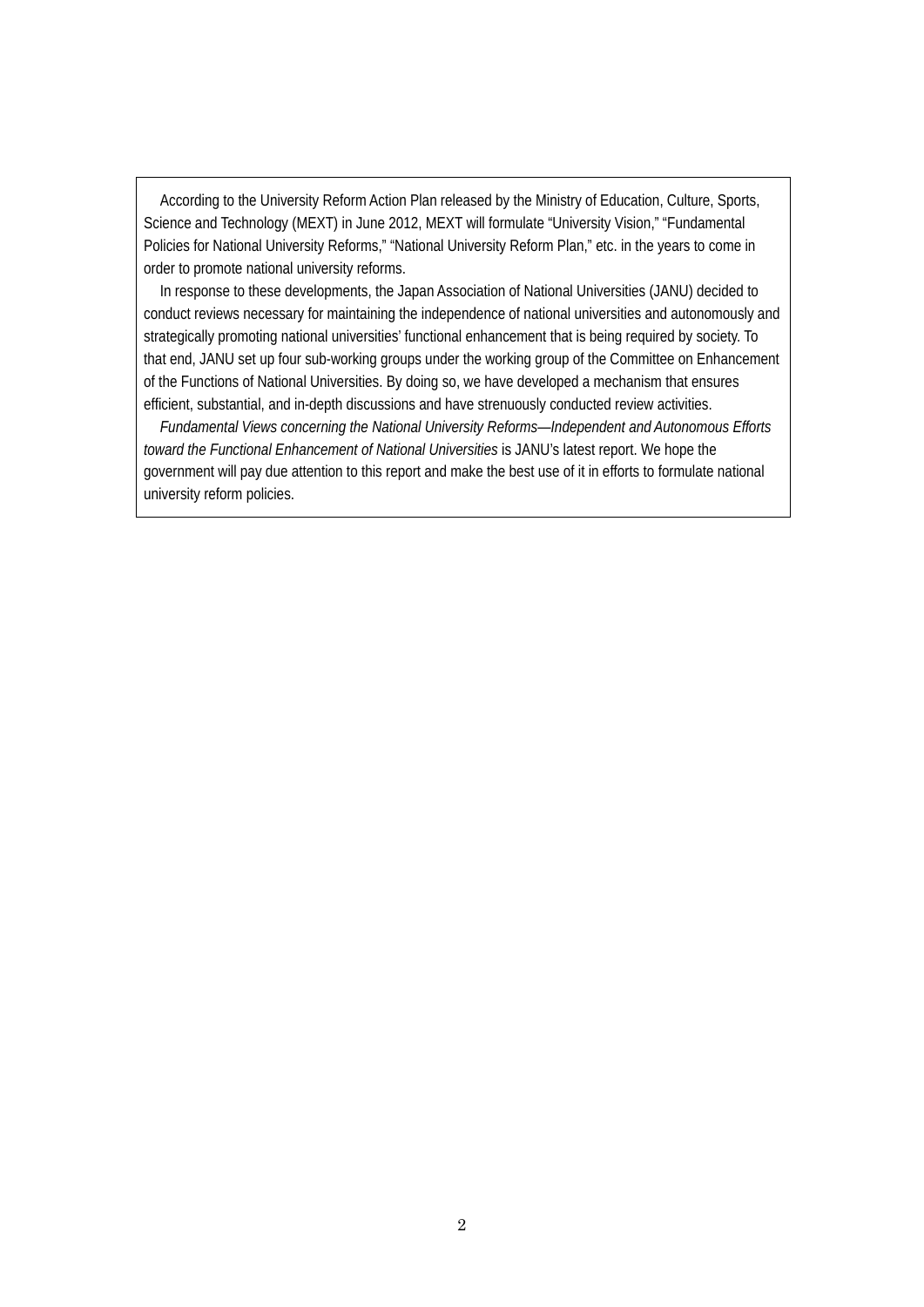# Table of Contents

## (Introduction)

- (1) Fundamental Views concerning the National University Reforms
- (2) History of JANU Activities
- (3) Notes on the Latest Review

## 1. Overview

- What Is the Significance of National Universities?—Reconfirmation of the Public Roles of National Universities
- (1) Growing Importance of National Universities
- (2) Reconfirmation of the Public Roles of National Universities
- (3) Significance of National Universities

## 2. Fundamental Understandings about the Functions and Roles to Be Enhanced

- Educational Function
- Research Function
- University Hospital Function
- **Function as Regional Centers**
- **Universities**
- Single-department Colleges
- Graduate Universities

## 3. Conclusion—What Is Expected of the Government

- Roles of the Government in the National University Reforms
	- Role 1: Upgrading of National Universities to Lead Intellectual Innovation in Japan
	- Role 2: Respect for Diversity Arising from the Historical Background and Autonomy of Each National **University**
	- Role 3: Guaranteeing Access to Higher Education
	- Role 4: Improvement of Various Environments to Encourage Functional Enhancement
	- Role 5: Improvement of Evaluation Systems
	- Role 6: Stabilizing the Financial Foundation and Reviewing Financial Systems

(References) Challenges to Be Addressed by National Universities for Each Function

|                                                                                 | Exhibit 1 |
|---------------------------------------------------------------------------------|-----------|
|                                                                                 | Exhibit 2 |
|                                                                                 | Exhibit 3 |
| 4. Enhancement of Function as Regional Centers                                  | Fxhibit 4 |
| 5. Direction of Problem-solving Measures for Each Form of National Universities | Fxhibit 5 |
| Il Iniversities                                                                 |           |

- Single-department Colleges
- Graduate Universities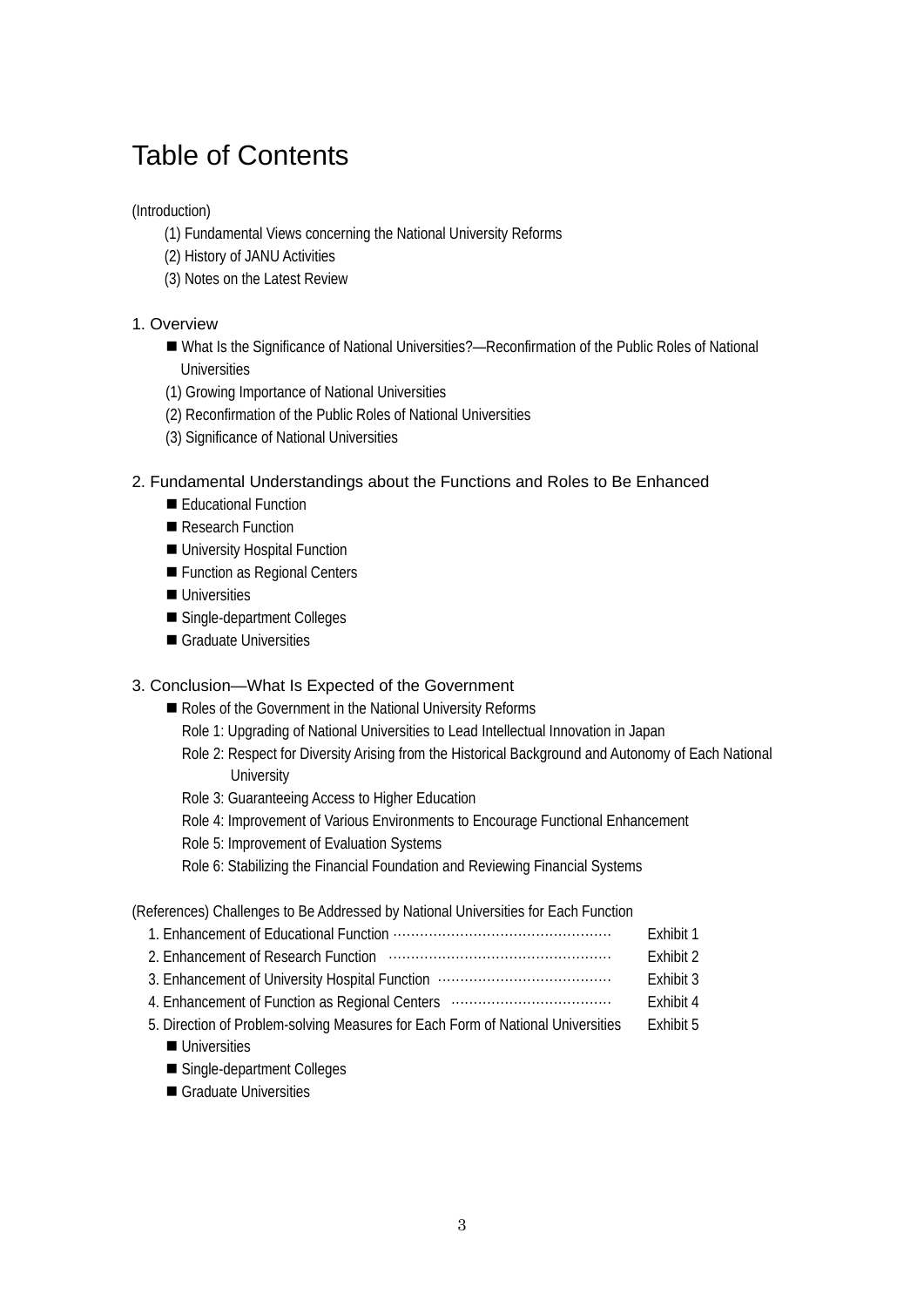## **(Introduction)**

#### (1) Fundamental Views concerning the National University Reforms

Each national university shares such common functions as education, research, and regional and international contribution, which should not exist as categorized ones. All national universities must address common challenges if they are to upgrade and enhance each of the above-mentioned functions. And yet, in the face of such domestic challenges as rapidly declining birthrates and ageing population as well as such worldwide issues as globalization, it is also true that there are different challenges facing individual universities, depending on their sizes or the characteristics of the local communities in which they operate.

However, we should not attempt to address such challenges through an approach or method that classifies the challenges based on the sizes or organizational forms of universities, assigns different functions to different universities, and perpetuates such assignment. This kind of shortsighted view that advocates the division of roles among universities will only lead to the shrinking of the entire body of national universities, resulting in loss of the diversity currently enjoyed by national universities.

JANU adheres to the position of regarding these challenges as common issues facing the entire body of national universities and addressing them by improving the organic collaborative system among the national universities. Diversity of national universities cannot be achieved by developing diverse forms of university organizations or assigning different functions to different universities. It should rather be achieved by diversity in the characteristics that universities express when they adapt their missions to changes of the times, refine their missions ahead of the times, make autonomous decisions about the functions that need improvement, and draw up and implement specific measures for enhancing relevant functions.

#### (2) History of JANU Activities

JANU has believed that it is of foremost importance to further enhance functions developed by each university, while organically gathering all the strengths accumulated by the entire body of national universities. Based on this understanding, JANU has thus far released two reports, namely *The Future Direction of National Universities—Voluntary Action Guidelines* in March 2008 and *Enhancing the Functions of National Universities—Pledge to the People* in June 2011.

*The Guidelines* aims to help national universities draw up voluntary action plans for enhancing their functions, while at the same time comprising a "declaration of action" that encourages national universities to live up to expectations from all levels of Japanese society. *Pledge to the People* is the national universities' commitment to common objectives, namely (1) enhancing national universities' functions as national and regional centers to ensure the recovery of society and the construction of a sustainable society in Japan in the wake of the unprecedented devastation caused by the Great East Japan Earthquake and the serious disaster that hit Fukushima Daiichi Nuclear Power Plant, (2) gathering national universities' strengths so that they can function as an "organic system for intellectual collaboration," and (3) responding to the people's needs and expectations in all possible situations, thereby fulfilling their social responsibilities.

As shown below, *Pledge to the People* cites four common functions to be strongly enhanced, five measures to be taken for the enhancement of these functions, and five roles to be played by the government for the achievement of such functional enhancement.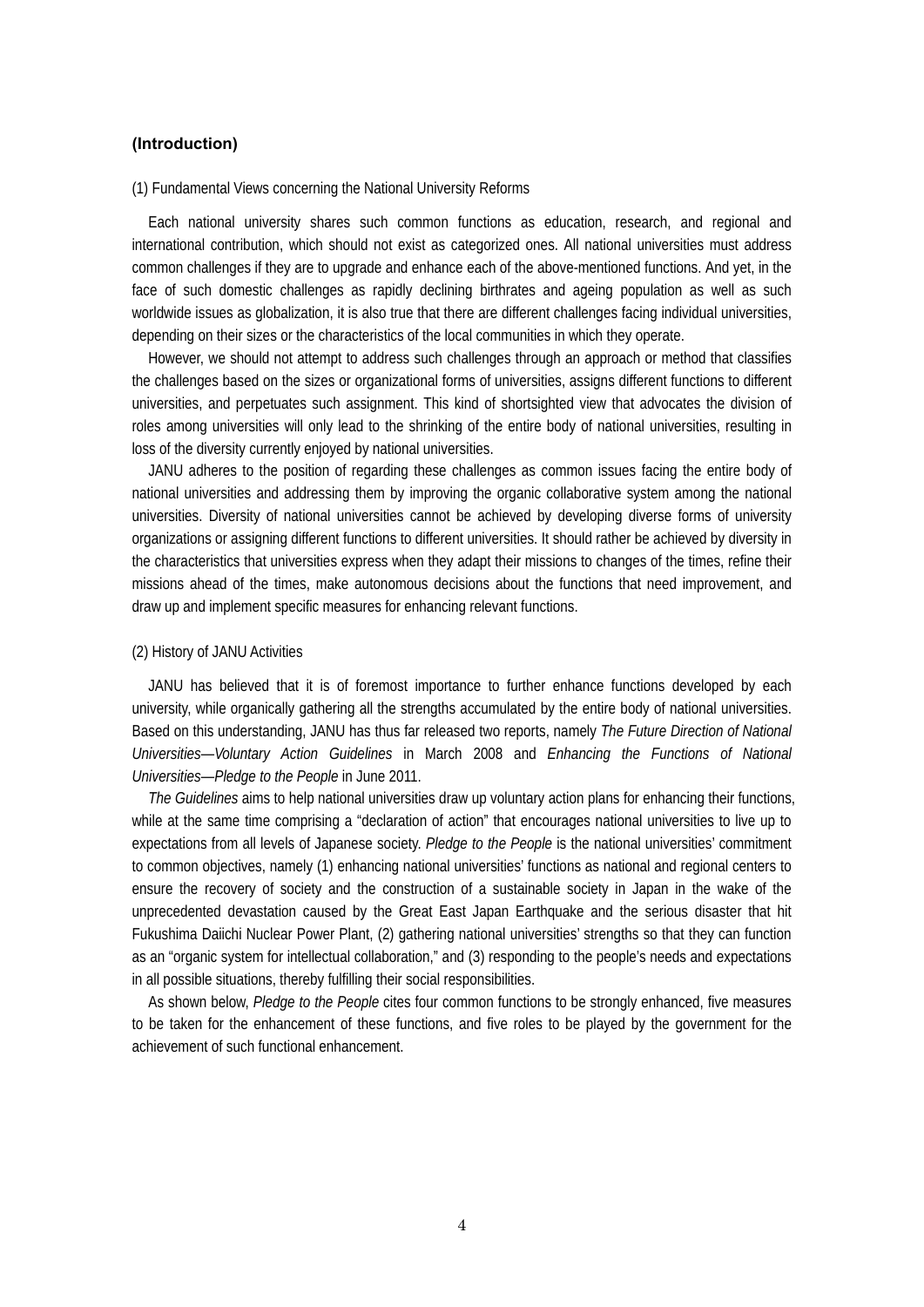{ Four Functions to Be Enhanced

Function  $1\vert$ : Providing excellent education and developing persons of distinguished talent

Function 2 : Energetic promotion of scientific research

Function 3: Contribution as a center of regional promotion

Function 4 : Promotion of active international exchange and contribution to the international community

{ Five Measures for Functional Enhancement

Measure 1: Clarification of characteristics and distinctive features and implementation of ongoing reforms

Measure 2: Establishment of an internal quality assurance system for education, research, and other activities and improvement of the quality of such activities

- Measure 3: Ensuring strict self-evaluations and active disclosure of university information and fulfillment of the responsibility to explain to stakeholders
- Measure 4. Facilitation of cooperation with education and research institutions in Japan and abroad
- Measure 5 : Making university operation more efficient and advanced, and acquiring diverse funds and using them effectively

{ Five Roles to Be Played by the Government to Achieve Functional Enhancement

- Role 1: Upgrading of national universities to lead intellectual innovation in Japan
- Role 2: Guaranteeing access to higher education
- Role 3: Improvement of various environments to encourage functional enhancement
- Role 4 : Improvement of evaluation systems
- Role  $5$ : Stabilizing the financial foundation and reviewing financial systems

#### (3) Notes on the Latest Review

In the latest review session, we decided to base our discussions on the above-mentioned points and carefully gather and organize various opinions from JANU member universities. To that end, we agreed to set up four sub-working groups under the working group of the Committee on Enhancement of the Functions of National Universities, thereby establishing a review system that would ensure in-depth discussions.

These sub-working groups have focused their discussions on the issues of increasing importance or urgency in the face of recent changes in social situations, while adhering to the ideals and directions upheld in *The Guidelines* and *Pledge to the People*. However, we excluded functions relating to international exchange and contribution from the agenda of the latest review session because the JANU Education and Research Committee have been discussing such functions since the spring of 2012. Instead, we added the hospital function of universities to the topics of discussions because it takes on unique importance as healthcare needs become more diverse and sophisticated with the rapid ageing of the population. The functions discussed, therefore, were (1) Educational Function, (2) Research Function, (3) University Hospital Function, and (4) Function as Regional Centers. During the discussions, we also identified challenges by organizational characteristics, namely university, single-department college, and graduate university.

The reason why we paid attention to organizational characteristics is that, since there could be various ways of building and upgrading an organic collaborative system among national universities, it is important for national universities of different forms to deeply understand each other's organizational characteristics. It is also believed that mutually complementary cooperation among different types of universities would also help facilitate their functional enhancement.

Meanwhile, we also need to give due consideration to such external conditions of the local communities in which national universities are located as demographic composition, change of industrial structure, and future trend toward the decentralization of national government power to the local authorities. In that context, the challenges identified and organized during the latest review session are only tentative and need further scrutiny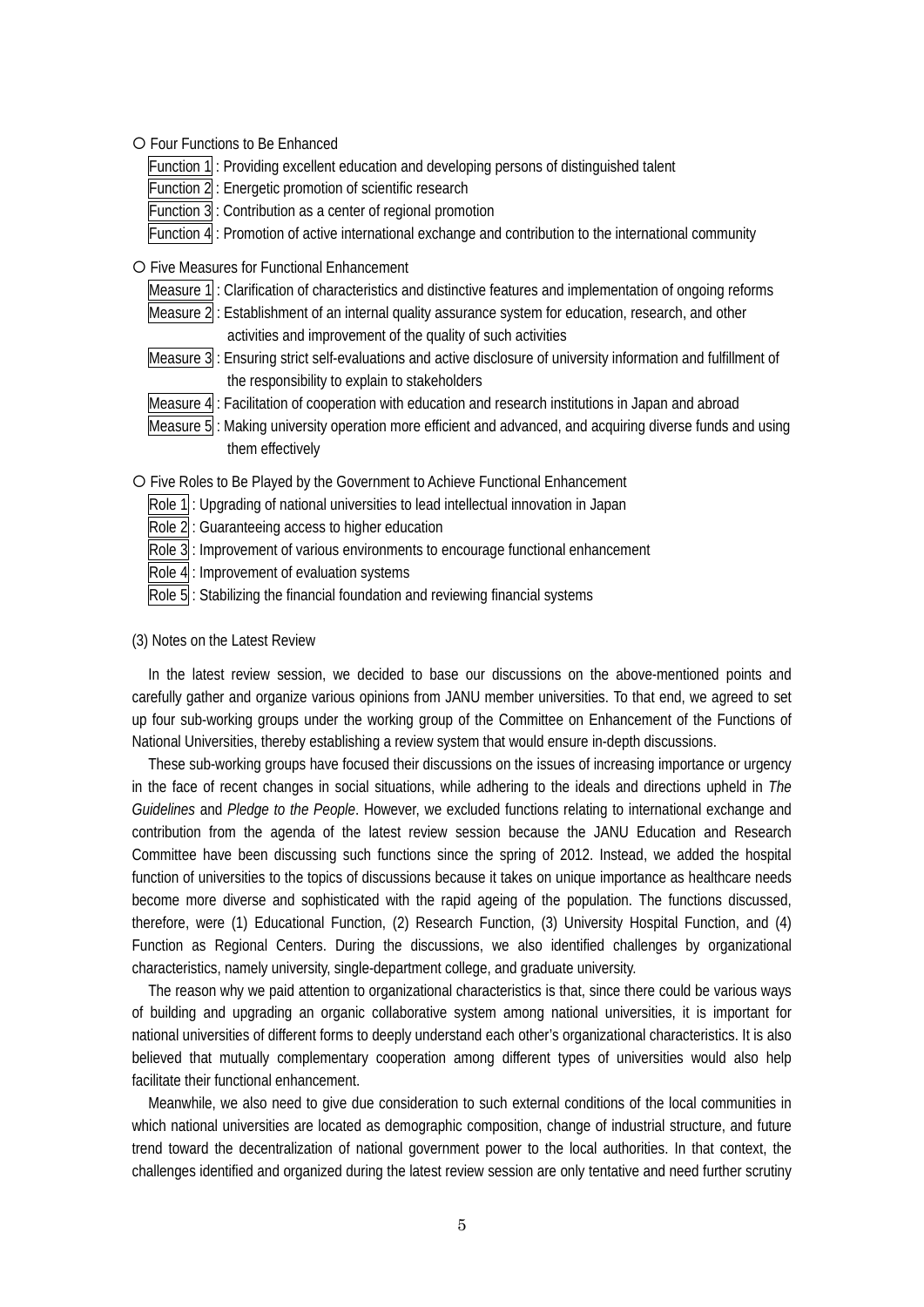in the years ahead.

Further, we decided not to make any specific mention of any individual department or discipline in this report. Based on the above understandings, we will describe some of the viewpoints that we would like MEXT to note or reconfirm in the process of formulating "University Vision" and "Fundamental Policies for National University Reforms."

As a "sequel" to *The Guidelines* and *Pledge to the People*, this report discusses the fundamental views that we have come up with on our own initiative in regard to the national university reforms. It is our hope that this report will help advance our efforts toward the formulation of specific policies in close cooperation and collaboration with MEXT in the years to come.

#### **1. Overview**

{ MEXT is committed to strongly promoting university and higher education reforms by formulating "University Vision" and "Fundamental Policies for National University Reforms." In that process, we believe it necessary to reconfirm the significance of universities, particularly national universities. As a major agent in the university reforms, we should discuss and proceed to, on our own initiative and by considering society's needs, why universities' activities have public nature or roles and how we should redefine universities' public roles and functions in today's rapidly changing society.

## ■ What Is the Significance of National Universities? **— Reconfirmation of the Public Roles of National Universities**

- (1) Growing Importance of National Universities
- { In the years to come, Japan will face such domestic problems as rapidly declining birthrates and ageing population as well as such international challenges as the accelerating trend of globalization. These challenges are expected to bring about enormous change to our conventional socio-economic structure, posing various intricate and complex problems to our future generations. Besides, there is no question that global environmental destruction, global warming, and other issues that need to be addressed on a worldwide level will become increasingly urgent. It is also necessary, particularly in Japan, to be constantly on the alert for such extensive natural disasters as earthquakes.
- { Rapidly declining birthrates and ageing population may cripple social security system, and changes in the nation's disease patterns and an increase of "marginal villages" in intermediate and mountainous areas may result in the weakening or even disappearance of local communities. Moreover, it is not hard to imagine that the advancing globalization of economy will not only drastically change our country's industrial and employment structures, but also make people's mindset more borderless and further accelerate the mobility of people seeking better job opportunities across national boundaries.
- { Despite all these challenges, however, Japan must continue sustainable development as an advanced, high-quality and affluent society that embraces multiculturalism, while maintaining a fair and flexible system of mutual cooperation. To that end, we need to develop individuals with highly specialized knowledge and skills who have lofty ideals and strict ethics, skills to communicate with various people regardless of their cultural backgrounds, generations, or social statuses, and abilities to solve problems from both global and local (hereafter called "*glocal*") perspectives. It is also of foremost importance to advance scientific studies that will lay the foundation for various innovations. Higher education institutions have a leading role to play in addressing such challenges that could substantially affect our country's future. In this context, national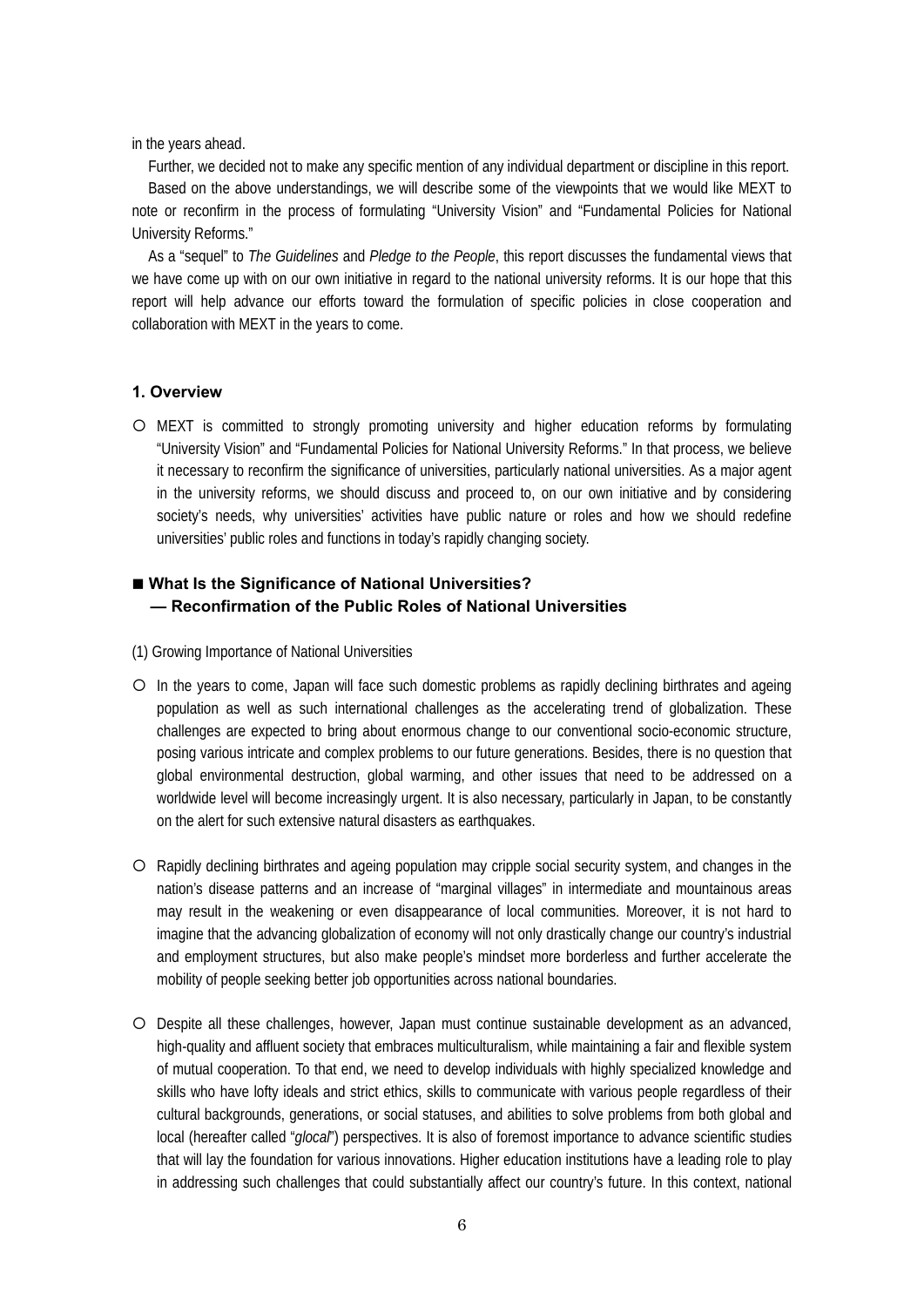universities, among other higher education institutions, are expected to play a particularly significant part, in view of their public roles described in the following.

- (2) Reconfirmation of the Public Roles of National Universities
- { In the process of building modern states, universities have been expanding and propagating the body of knowledge developed by mankind and making it a source of social wealth, thereby functioning as a driving force for social progress. In Japan, too, this process took place in the Meiji era and thereafter, where former imperial universities led and worked with various other types of higher technical colleges to help develop our nation into a modern state. After that, throughout the period before and after World War II, national universities were founded one after another by integrating various higher education institutions located in each region, leading higher education and scientific research and contributing to social development in our country. Today, as Japan is experiencing a tremendous crisis in the wake of the Great East Japan Earthquake, national universities are expected more strongly than ever to fulfill their public role of ensuring sustainable development of both Japan and the entire human society, through education, scientific research, industrial promotion, the promotion of culture, art, and sports, medical activities, and regional and international contribution. Because of this public nature of national universities, the national government guarantees equal opportunity in higher education by founding and maintaining national universities.
- { Education and research at universities have brought about the development of science and technology through the production of human resources and advancement of research, thereby bringing great benefits to society. Because of these benefits to society and ever-growing expectations for the increase of such benefits, universities are regarded as being of "public nature" and recognized as entities whose expenditures should be partially funded by the government, though recipients of higher education are also required to assume part of the financial burden. National universities, among other types of universities, have received substantial benefits from investments made by their founder, namely the national government.
- { Meanwhile, the society that has been supposed to be the recipient of the benefits of higher education has changed into a "knowledge-based society." Also, people's values have been diversifying due to the maturing of economy and advancement of globalization. All these developments have made it necessary to review and discuss anew why public investments are necessary for higher education institutions, particularly national universities, what their present statuses are, and how they should develop in the future, by taking into consideration Japan's national strategy as well.
- { Rapidly declining birthrates, ageing population, and population decrease will lead to the reduction of working population. Savings and investments will also decrease as a result of the ageing of population. Capital accumulation will slow down. All these developments are expected to have an enormous effect on the Japanese economy. If Japan is to maintain its position as a highly industrialized country and develop a sustainable and mature society in the globalizing world, it is necessary to encourage more women and senior citizens to join the labor market. At the same time, we need to create new industries through technological innovations, and enhance productivity and add more value to our products by increasing efficiency. To achieve these goals, it is essential to provide higher education in a way that develops individuals with highly specialized knowledge and skills (particularly global human resources and female human resources) and continue basic scientific research in a steady, consistent manner. In this sense, education is a practice that produces no quick results, but greatly affects the future of a country and that is expected to bring about greater social benefits than the amount of money invested. Education is also vital if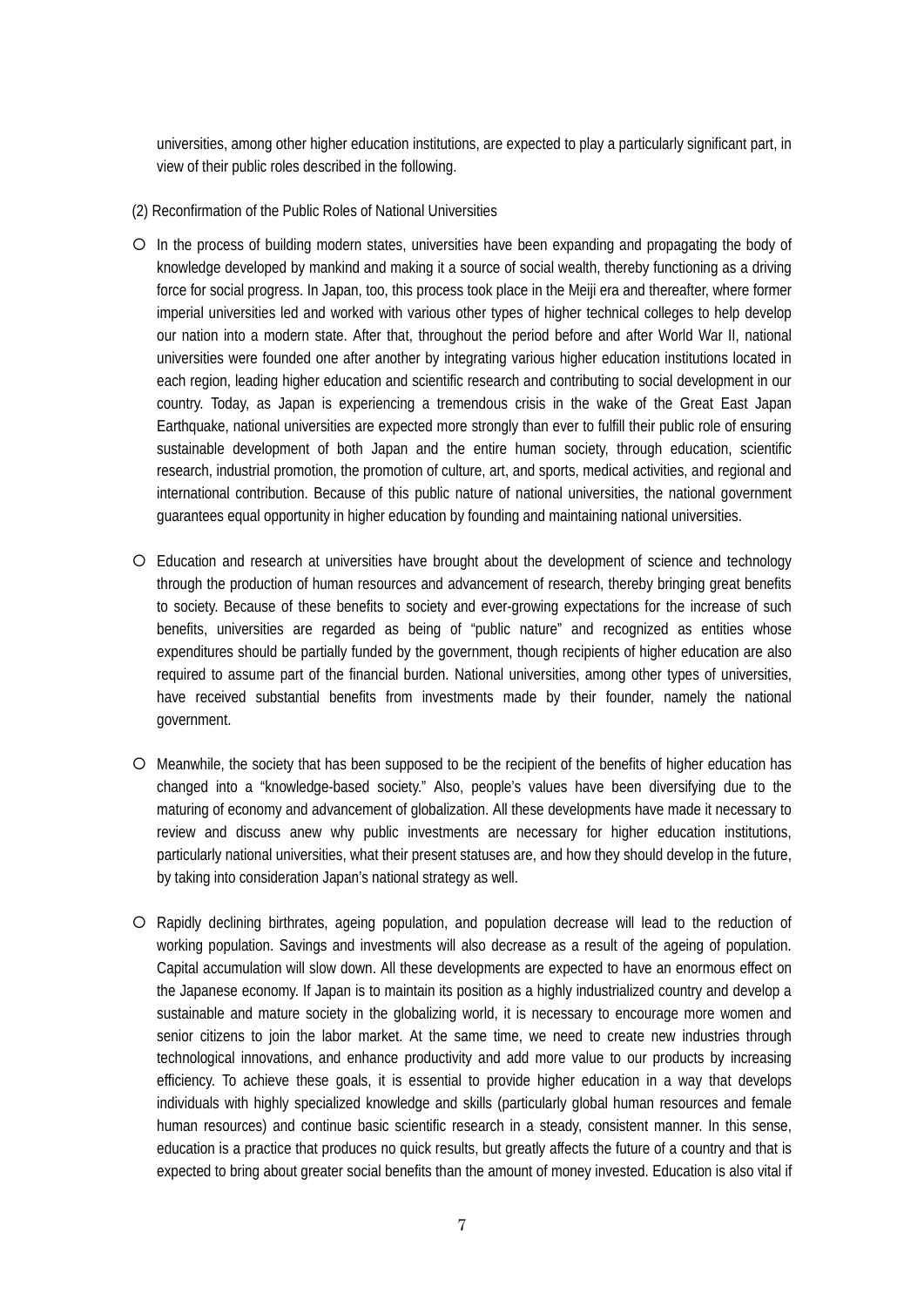a country is to maintain and increase its international competitiveness. That is why we are convinced that education deserves public investment of the scale commensurate with the national power of each state.

#### (3) Significance of National Universities

{ National universities have a certain level of diversity because they have different historical backgrounds and processes of foundation and development, as well as characteristics associated with their sizes and geographical locations. However, they are evenly located across the country to ensure equal opportunities for higher education and have such common missions as maintaining and passing on to future generations high-quality education and research in a wide range of disciplines and developing human resources who can support the development of our country both at the national and regional levels.

While situations surrounding national universities today are extremely challenging, MEXT and national universities themselves should renew their recognition of the national universities as an important social sector that plays a vital and central part in delivering what is expected of education in Japan. Specifically, education in Japan is expected to hand down to future generations the traditions of our society, cultural affluence, as well as the unparalleled fairness and strong intellectual curiosity that characterize Japanese people.

{ National universities are entrusted by the people to play vital roles that will greatly affect the future of our country. Responding to such entrustment from the people in an appropriate manner justifies the existence and public roles of the national universities. In that context, national universities, both at individual and collective levels, must recognize their potentials, carry out consistent reforms of their management and other aspects and autonomously fulfill their public functions and roles in ways that accord with the trend of the times, while constantly enhancing the benefits that education and research bring about to society.

### **2. Fundamental Understandings about the Functions and Roles to Be Enhanced**

- { When studying national universities' functions and roles to be enhanced in the years ahead, it is necessary to have detailed discussions not only on the entire body of national universities but also on the characteristics (in terms of functions and forms of organization) of each national university. To that end, we identified four functions of national universities. We also classified national universities into three categories by form of organization, namely the "university" that comprises undergraduate (or other types of organization designed to build the foundation for education and research) and graduate schools, the "single-department college," and the "graduate university" that does not have an undergraduate-level organization. In the following, we organized the functions and roles to be defined more clearly for each of the above three forms of organizations. These processes are not intended to assign any particular characteristics to any individual national university or limit the roles of each university. Rather, these categories simply represent ideal types intended to help all parties concerned share common understandings.
- { Through their education and research, all national universities have developed competent human resources and made regional and international contributions. In the wake of the recent major earthquake and tsunami disaster, national universities have made and are still making all-out, concerted efforts to support the disaster-hit areas. Based on these functions, this report organizes matters that need more clarification, in addition to specific issues discussed in *Pledge to the People*.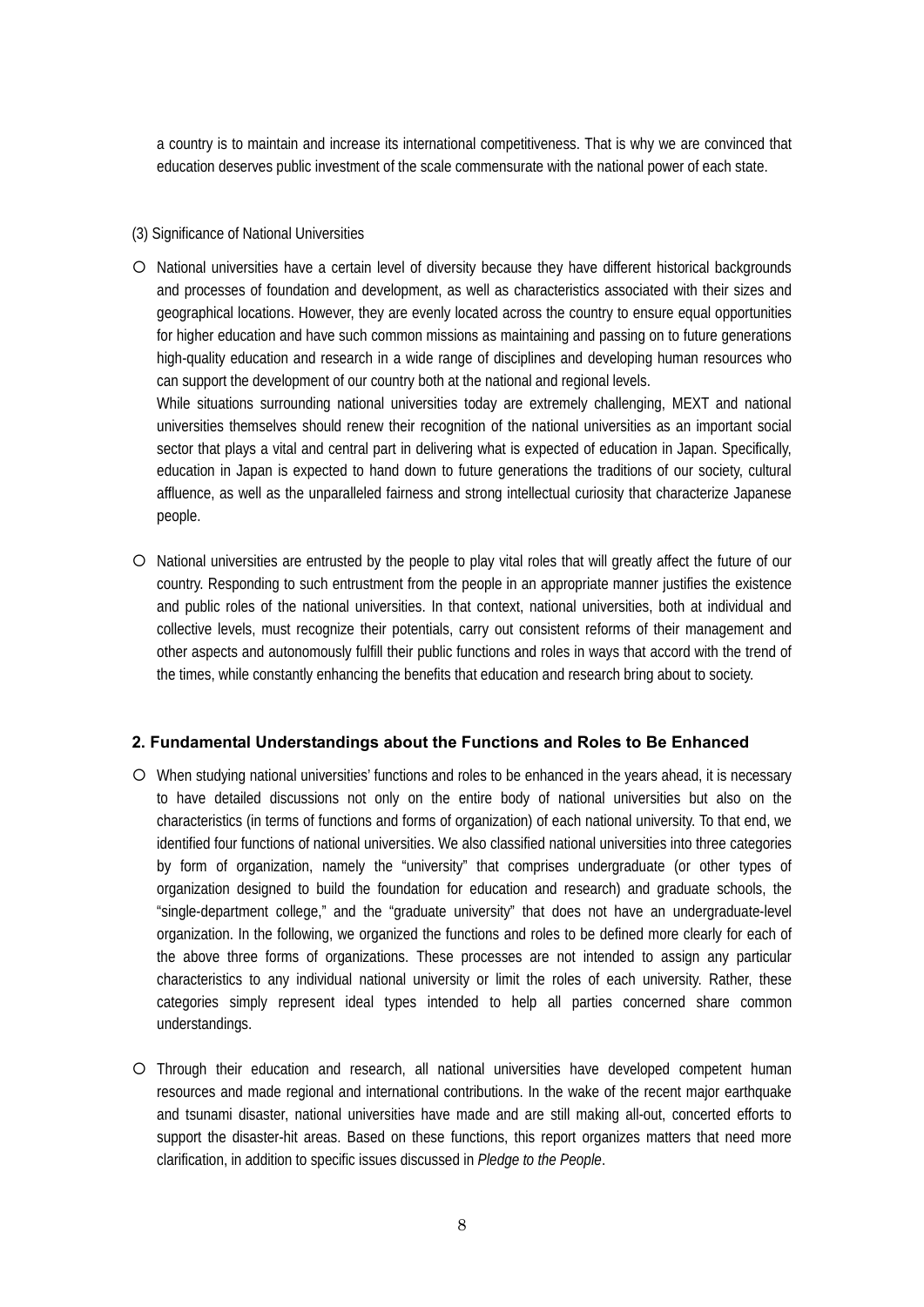#### Educational Function

Since the Meiji era, national universities have played a leading role in modernizing Japan. National universities have also provided highly advanced specialized education, taught various liberal arts courses, and offered interdisciplinary programs integrating the humanities and sciences, thereby producing *glocal* and innovative individuals who have knowledge and skills in science and technology as well as in social and cultural fields. In *Pledge to the People*, JANU stated its policy to provide excellent education, and in so doing (1) develop individuals who can lead local communities, (2) develop individuals who play an active role in the international community, (3) provide education that emphasizes the acquisition of culture and an international perspective, (4) develop individuals of distinguished talent with high ethical standards and an awareness of their duties who will play an active role in their areas of expertise such as health care, law, education, and art, (5) develop individuals with a doctor's degree who will play an active role in diverse fields. In the years to come, we believe it necessary for national universities to further enhance their significance by strengthening these human resource development functions. We describe in the following the abilities and qualities of human resources that national universities should develop with greater emphasis.

(1) Train global leaders who can play significant roles in the international arena.

- Develop abilities to apply highly specialized knowledge and skills to actual problem-solving.
- Develop sophisticated communication skills that ensure intercultural and interdisciplinary understanding.
- (2) Train individuals who can be top leaders in various fields of society.
- (3) Train researchers who can lead next-generation academic pursuits.

Specifically, undergraduate education should set such specific goals as developing knowledge, skills, and creative thinking by combining a broad range of liberal arts courses and basic specialized courses. By achieving these goals, undergraduate education must produce decent and independent citizens, namely individuals with fundamental abilities and attitude required of fully-fledged members of society.

National universities should also upgrade their master's programs and aim for the completion of high-quality specialized education. At the same time, their master's programs should be designed to encourage working adult students to further their education, thereby producing more people with a master's degree.

Doctor's programs should conduct advanced research activities, thereby producing individuals who can lead efforts to accumulate knowledge in diverse fields and address various domestic and international issues, as holders of the highest academic degree with cutting-edge specialized knowledge.

#### Research Function

By making the most of the research results they have consistently accumulated in the next-generation frontier areas and various cutting-edge fields of science, national universities should promote unique and diverse basic research projects, as well as cross-sectional, interdisciplinary studies that encompass both humanities and sciences, and continue communicating their research results worldwide. By strengthening these functions, national universities should further enhance their significance. Specific steps may include:

(1) Implement various scientific research activities.

(2) Promote cutting-edge scientific research activities.

(3) Promote research activities oriented toward problem-solving.

(4) Create innovations.

By taking these steps, national universities should define their future roles and functions more clearly.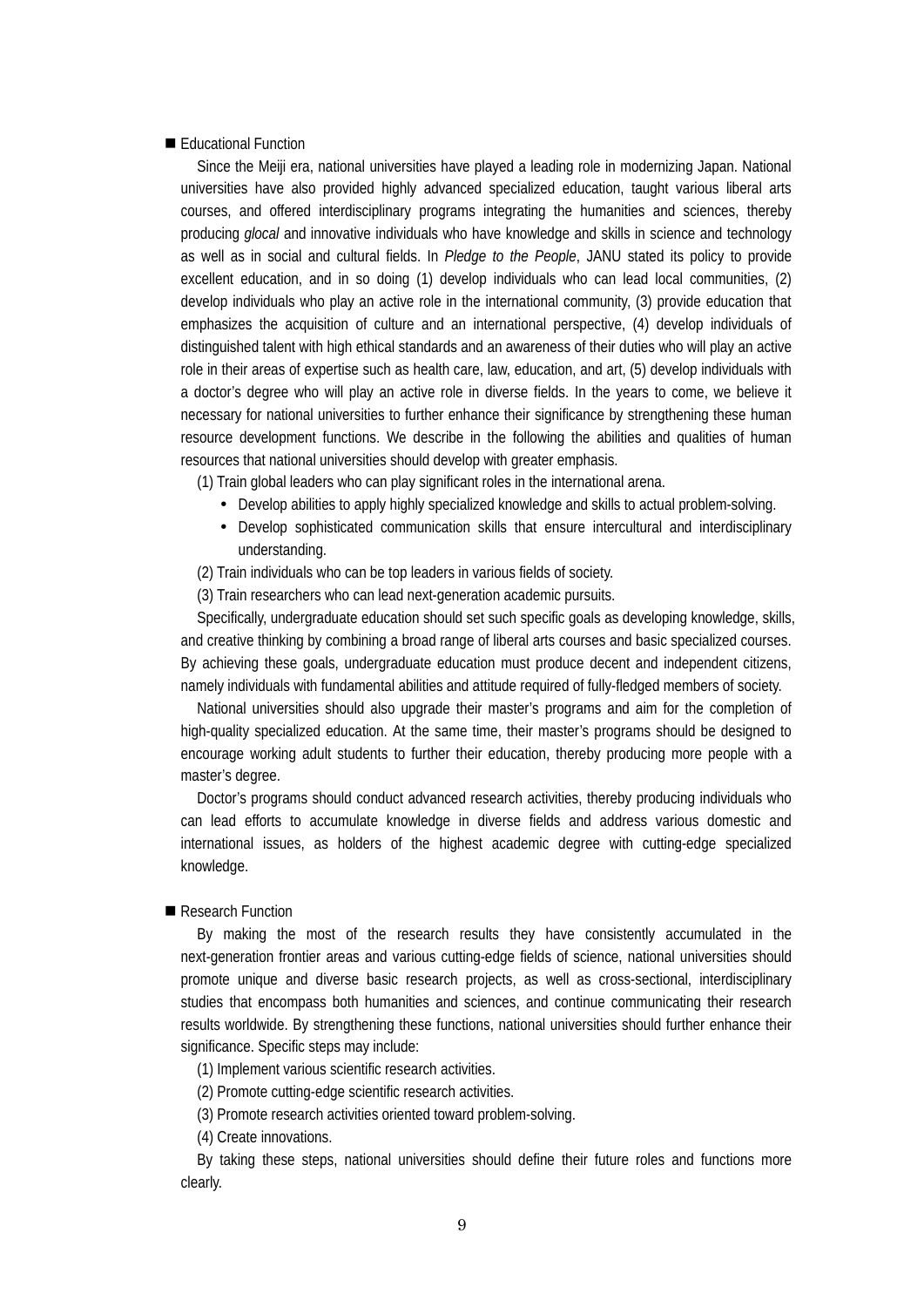However, a nation's research and development capabilities should be developed not by any particular university, but by a broad range of institutions with diverse characteristics. In this sense, each university, regardless of its size or location, should fulfill its role by making the most of its characteristics.

#### ■ University Hospital Function

University hospitals play a vital role as central medical institutions that provide advanced medicine and emergency medicine, develop leading-edge medicine, and contribute to community healthcare. In the wake of the Great East Japan Earthquake in 2011, national university hospitals throughout the country have dispatched doctors and other medical professionals to the disaster-hit areas and vigorously provided and are still providing various medical support activities.

Meanwhile, a growing regional difference in the number of doctors has resulted in the uneven distribution of doctors among different departments of university hospitals and other medical institutions and serious shortages of doctors in some departments. Under these circumstances, university hospitals play such various roles and functions as:

- (1) Develop diverse medical professionals who lead team medicine and provide clinical training
- (2) Develop and provide highly advanced, cutting-edge medicine
- (3) Function as a central medical institution providing highly advanced medical care in each local community

In the years ahead, we can easily predict that declining birthrates and aging population will change the nation's disease patterns and increase the importance of preventive medicine and public health. Against that background, university hospitals must pioneer new fields of medicine, hire medical and nursing care professionals who graduated from higher education institutions, train general physicians and doctors specializing in specified diseases, and develop medical professionals who can appropriately respond to the change of society. University hospitals need to define these roles and functions more clearly.

#### **Function as Regional Centers**

The target areas and contents of services to be provided by national universities and the functions they should fulfill vary depending on their fields of specialization, locations, and other environmental factors. In general, however, national universities develop human resources required by society, and function as regional centers committed to developing knowledge and culture, supporting health and industrial promotion, and training teachers through their education, research, and regional contribution. By engaging in these activities, national universities fulfill responsibilities at their own initiative to ensure the vitalization and sustainable development of the local communities in which they operate. At the same time, national universities also have the role of linking local communities to the world by introducing the local communities in which they are located and by attracting information from the world.

In other words, national universities are expected to function as local think tanks, while at the same time acting as local opinion leaders that drive the development of the local communities from a global perspective.

Furthermore, in regions where several universities are located, there are many cases in which national, public, and private universities address local issues by cooperating with each other in ways that allow different categories of universities to make the most of their respective advantages. Coordinating such inter-university cooperation is another important role of national universities.

In the future, with more national government power being shifted to the local authorities and more autonomy being enjoyed by local communities, geographical locations and local characteristics will be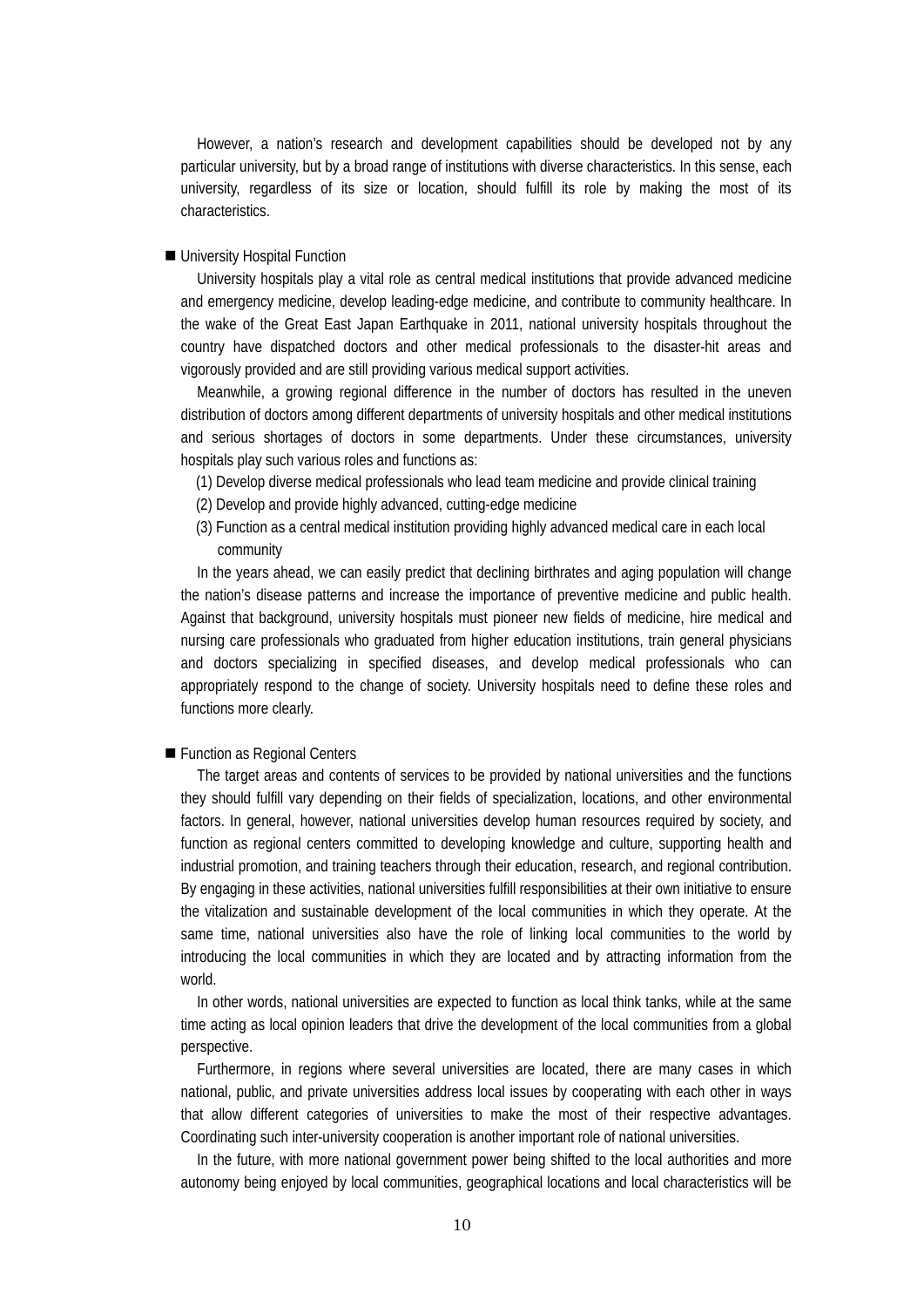of greater importance. Against that backdrop, national universities should define their diverse roles and functions even more clearly by emphasizing the above vital factors.

## **Universities**

Comprising many departments of diverse disciplines, universities can contribute to society through such functions as comprehensive education and research, regional and international contribution, and more. Individual universities have the potential to make use of these unique advantages of the university.

Making the best use of their diverse human resources and mutually complementary, inter-university networks of cooperation, universities provide comprehensive liberal arts education and conduct interdisciplinary research activities that combine the humanities and science. In the years to come, universities are hoped to further enhance their advantages through such steps as the restructuring of education and research organizations.

#### ■ Single-department Colleges

The significance and advantage of single-department colleges lie in the fact that they collectively cover many fields of specialization and that each of them can conduct education and research and develop highly skilled human resources in its field of specialization in an efficient and flexible way. In this sense, single-department colleges ensure diversity in two ways—diversity required of Japan's higher education system and diversity in its capabilities to respond to various regional and global needs.

In terms of research, each single-department college engages in its unique research activities in line with its mission. In that process, many colleges have produced researchers who lead their fields of specialization, thereby functioning as research hubs unique to Japan and enhancing our country's overall research capabilities and potentials.

#### Graduate Universities

The major advantage of graduate universities is that, since they have no undergraduate schools, they can restructure their organization flexibly to produce highly skilled individuals immediately adaptable to the needs of society and develop education and research systems oriented toward addressing new challenges.

Furthermore, because they attract students from various universities and disciplines, graduate universities have the greater potential of developing talented individuals who can pioneer new academic fields.

In view of their characteristics and goals, we should further enhance graduate universities as one of the pillars of the Japanese university education system.

## **3. Conclusion—What Is Expected of the Government**

 $\circ$  As a source of a broad range of human resources and multi-faceted wisdom, national universities have been playing the leadership role in efforts toward continuous intellectual innovation. National universities have been able to play such a role because they, as a collective entity, have enjoyed a certain level of diversity in terms of functions, forms of organization, and locations. Currently, national universities are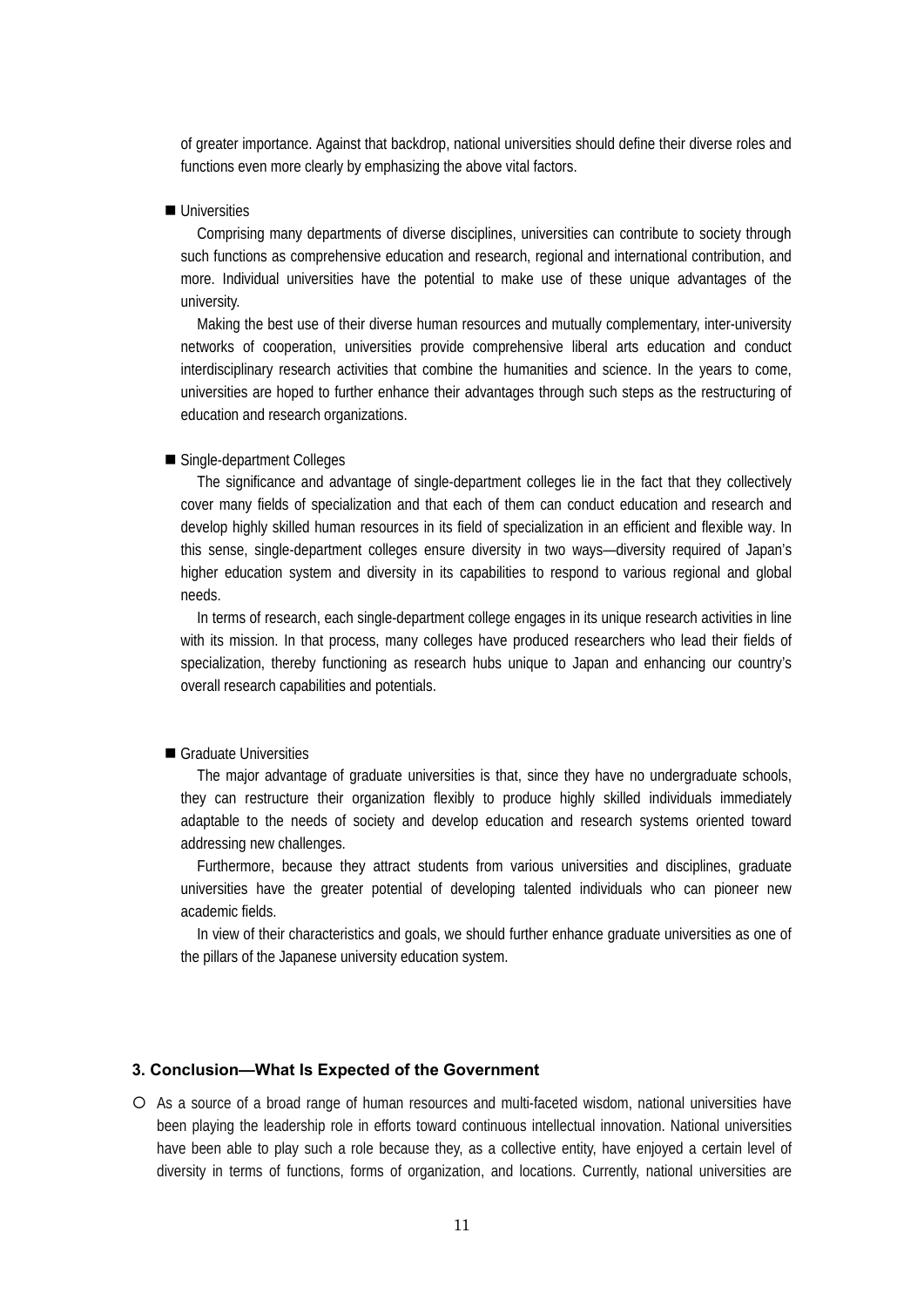making voluntary efforts toward making various arrangements for organic collaboration among themselves, which we believe will help further enhance the potentials of national universities associated with their diversity. Also, as demonstrated by their responses to the Great East Japan Earthquake in 2011, national universities, together with the highly skilled individuals and advanced knowledge they produce, are essential both for the country and local communities in various respects, including Japan's crisis management.

- { At the same time, since national, public, and private universities are currently play overlapping roles, it is necessary to reorganize the roles that each category of universities is expected to play. For example, there is a growing need for a greater number of individuals with high expertise and versatile abilities who can address various challenges associated with the rapid progress of the globalization of society such as intensifying competition for innovation and other global issues. To respond to such needs, one possible approach that the national universities should take is to shift their emphasis further toward graduate education. This approach, however, will involve thorough discussions on specific future mechanisms to address such challenges as graduate school quality assurance, enrollment limit control, and treatment of individuals with doctoral degrees. At the same time, we should be fully aware of the substantial roles that national universities have so far played in undergraduate education and liberal arts education and the fact that national universities are expected to continue producing well-rounded, competent individuals who can lead the global community.
- { JANU is committed to playing a central role in efforts toward the enhancement of the functions of the entire body of higher education institutions in Japan, including national, public, and private universities. To that end, we will meet the expectations of the nation and our stakeholders in cooperation with national universities, by collecting information on the universities and providing opinions based on analysis of such information. Through this and other measures, we encourage national universities to enhance their functions and disclose information on their progress with self-reforms.

Meanwhile, we will continue discussions on issues that need examination from medium- and long-term perspectives. These issues include (1) increase of the flexibility of systems related to resource allocation and medium-term goal-setting, evaluations of national university corporations and those for university accreditation, inter-university cooperation and collaboration, such treatment as personnel administration and salary and wages, budget execution, asset management, and so forth, (2) improvement and reforms of selection systems for admission, and (3) measures to actively utilize individuals with a doctoral degree in society. With respect to these issues, we will step up our efforts to propose the government to review the existing systems and their operation.

{ Finally, we would like emphasize again that national universities are determined to step up efforts to develop outstanding individuals who are highly educated, have advanced knowledge and skills in their respective areas of specialization, and therefore can lead social reforms. National universities are also committed to promoting further advancement of scientific research.

What follows are some of the roles that we expect the government to play in implementing the national university reforms.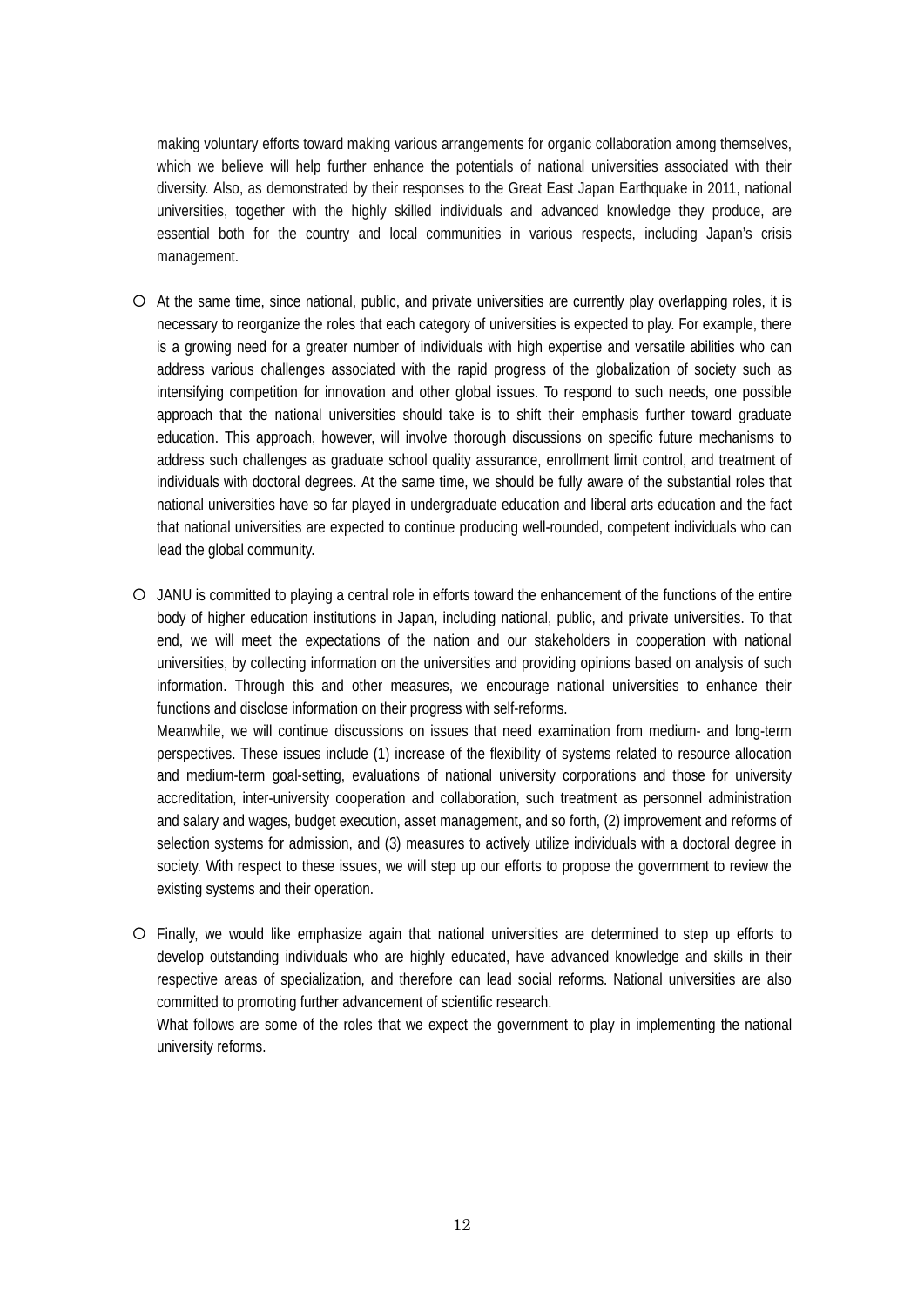#### **■ Roles of the Government in the National University Reforms**

{ We generally agree to the measures described in the University Reform Action Plan that concern (1) restructuring of the functions of universities in the rapidly changing society and (2) upgrading and strengthening of university governance systems to restructure the functions of universities. It should also be noted, however, that national universities are diverse in terms of locations and functions and that they have utilized their respective characteristics to act as regional centers while conducting global-level research activities.

When restructuring the functions of universities, we should be fully aware of these points and refrain from simplifying discussions by thoughtlessly allocating specific roles to specific universities or dividing universities into several categories.

{ While it is true that the national university reforms should be promoted with speed and force, they should not be carried out in a rough and sloppy way. Rather, the national university reforms must be carried out on the basis of close cooperation between MEXT, which is responsible for the functional enhancement of national universities as a whole and the vitalization of each discipline, and the national universities, each of which is expected to enhance its functions in a voluntary and strategic manner. Through such efforts, we should further enhance the functions of national universities and actively disclose results of such efforts to society, thereby further strengthening the positive interactive relationship between society and national universities based on mutual confidence and support. Using the allegory of the wind and the sun, the national government's sunshine policy will accelerate the national university reforms. From this perspective, the government roles described below should be defined more clearly.

#### Role 1: Upgrading of National Universities to Lead Intellectual Innovation in Japan

Since their foundation, as national organizations, national universities have supported innovation at the national and regional levels and taken on the responsibility of systematically developing diverse talented individuals who can contribute to Japan's sustainable development. Japan must overcome its current difficulties, reconstruct itself and maintain its security, reinvigorate local communities, and ensure its continuous, stable and systematic development. In order to ensure that national universities help achieve these goals, the government should support national universities' efforts to enhance their functions in all respects with all its resources, as they are the source of human resources and wisdom and play a central role in bringing continuous intellectual innovation.

When reviewing the scale of higher education institutions including undergraduate schools or graduate schools, the government should pay close attention to the significance and role of national universities which, as centers for developing outstanding human resources and creating knowledge, have been playing an essential part in supporting the sustainable development of the country and local communities.

## Role 2: Respect for Diversity Arising from the Historical Background and Autonomy of Each National University

Each national university has its distinctive characteristics associated with its history and tradition, as well as the disciplines in which it has advantage over other universities, its size, and the functions that it particularly emphasizes. Making the best use of such characteristics, national universities have responded to the needs of local communities and society, while playing the roles that they are expected to play at the international level. Support from the local community that each national university has enjoyed since its foundation is also noteworthy.

When redefining national universities' missions or formulating policies relating to the national university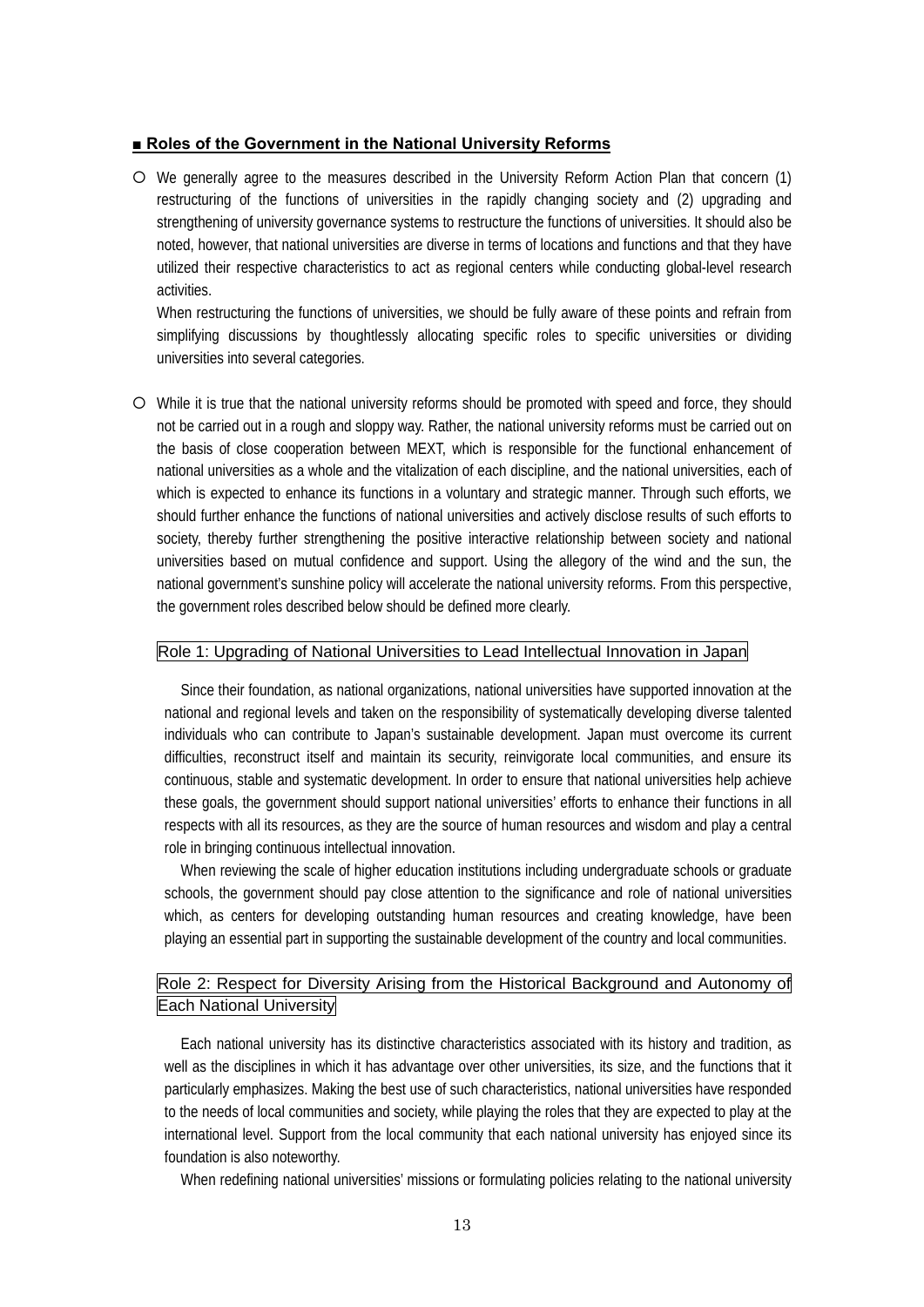reforms, the government should pay the utmost respect for each university's unique features and characteristics and consider that each university takes initiative in drawing up its future vision and other plans.

#### Role 3: Guaranteeing Access to Higher Education

In view of the current economic situation and widening social disparity, national universities must continue to play a major role in providing equal opportunities in education. To that end, the government should not raise the standard tuition fees for national universities that are paid by students and should adhere to its current policy of setting uniform tuition fees for all undergraduate and graduate schools and areas of study. The government should also provide scholarships that need no repayment or non-interest-bearing student loans to a wider range of students who have financial difficulties, or grant them total or partial fee exemption. It is also necessary to establish new systems and environments and upgrade the existing ones even further to guarantee students with disabilities, those from overseas, etc. access to barrier-free education.

#### Role 4: Improvement of Various Environments to Encourage Functional Enhancement

It is important to create a necessary environment to help national universities actively enhance their functions such as voluntary cooperation, joint operation, and joint facility use among different universities, while paying attention to their sizes, disciplines they emphasize, and their locations. Examples include providing institutional support of the kind that is not bound by numerical targets regarding the number of universities involved or by the types of universities, such as flexible operation of systems to promote cooperation; reforming relevant systems so that resources made available through increased efficiency can be used to enhance the quality of education and invest in education and research as a reward for improvement efforts, rather than to reduce budgets; creating environments that make it easier for presidents to provide leadership in maintaining and improving the education and research environment and achieving qualitative change of university governance (securing a discretionary budget for the office of university president from government subsidies for operating expenses and from project funds, permitting the spending of subsidies or project funds on a multi-year basis under certain conditions, etc.); creating environments, including tax reforms, to facilitate the introduction of external funding. It is also necessary to enhance flexibility and promote the standardization of rules concerning the use of competitive research funds.

With regard to the Revised Labor Contract Law which came into force in April, 2013, it is necessary to study ways to appropriately ensure a certain extent of flexibility in the employment of researchers, so that the revision will not adversely affect national universities' efforts toward further promoting their education and research.

#### Role 5: Improvement of Evaluation Systems

While university evaluation systems are important for national universities to fulfill their accountability and improve their education, research, and operation, their too detailed, uniform goals and evaluation methods pose several problems. One of the problems is that setting goals and making evaluations becomes an end itself, hindering the education and research activities of national universities and preventing the results of evaluation from being effectively used to improve university operation. Furthermore, the actual condition of national universities is not fully conveyed to the nation.

It is important to put in place evaluation systems that will truly help develop the individuality of each university and enhance its functions, taking into consideration the significance and purposes of each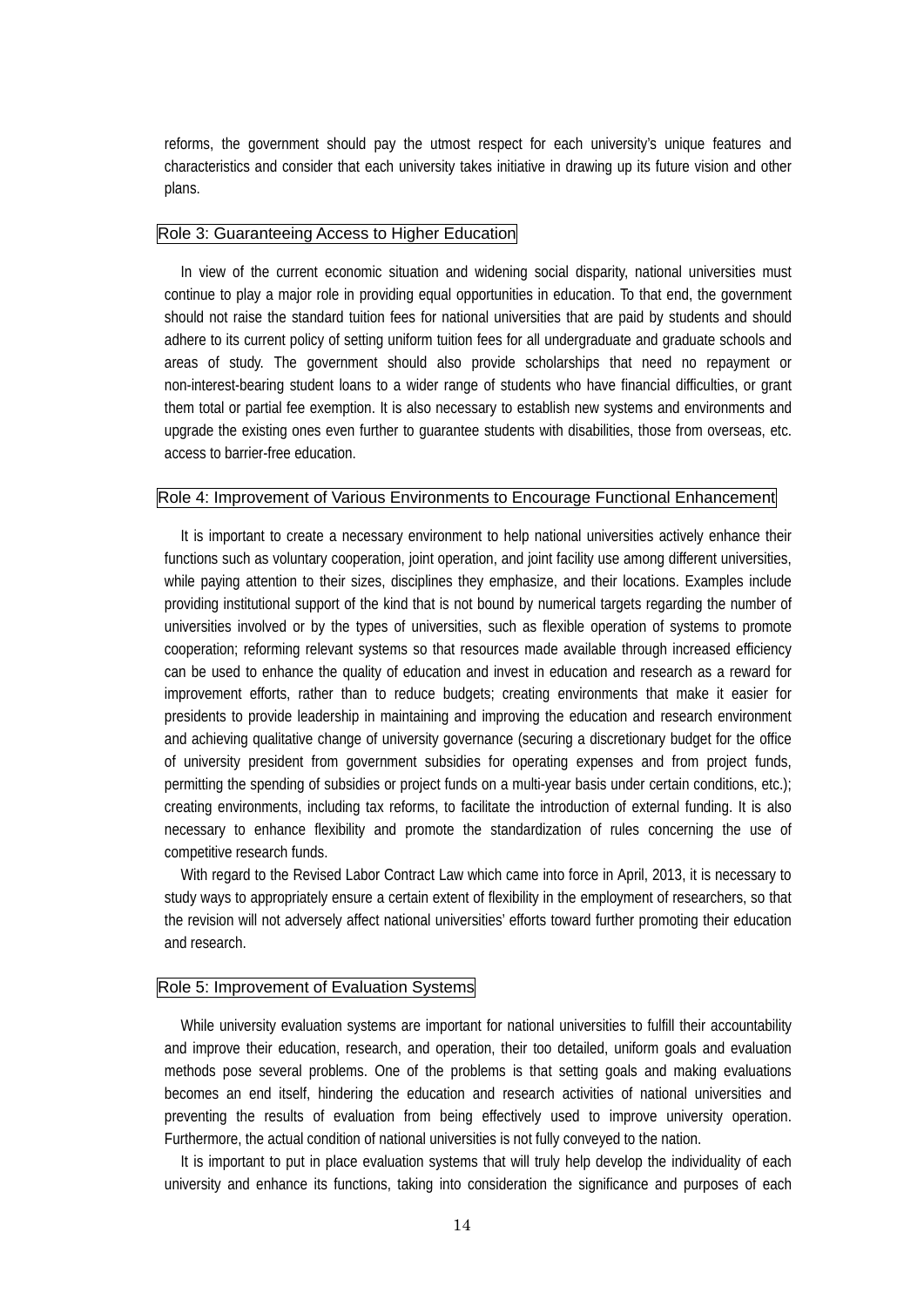existing evaluation system as well as the unique characteristics of education and research conducted by universities, which are a different type of entity from independent administrative agencies. It is also necessary to review the current goal-setting and evaluation methods, including their relationships with evaluation systems for university accreditation, through discussions and cooperation with evaluation bodies and other organizations, so as to make evaluation results more visible to the nation, including university personnel.

## Role 6: Stabilizing the Financial Foundation and Reviewing Financial Systems

- $\circ$  Being maintained by investments from public finances and therefore not totally dependent on payments from consumers or their families alone, national universities have been able to promote cutting-edge and innovative basic sciences, applied sciences, and research and development, hire a large number of distinguished faculty members who provide undergraduate and graduate education, cooperate with industry and local communities, and promote regional medicine. National universities have conducted these activities in an integrated manner and in so doing have played a principal role in Japan's higher education system.
- { In the meantime, since the late 1990s in particular, OECD countries have taken such active measures as an increase of public investments in higher education. In Japan, however, there have been discussions which do not give justice to the role of national universities as a core agent that ensures the public nature of our higher education. As a result, the fundamental operating budget appropriated for national universities has been cut down sharply (down by 99.2 billion yen from FY2004 on an initial budget basis, resulting in the accumulated budget reduction of 470.6 billion yen in 8 years), along with other administrative budgets. This has not only caused the deterioration of the quality and international competitiveness of Japanese higher education, but has also led to the soaring of education cost borne by households. Some even argue that this situation is further accelerating the decline of birth rates in our country.
- ${\bigcirc}$  In recent years, large-scale competitive research funds available for public application set time limits. This has resulted in the unstable employment of postdoctoral researchers and posed a serious problem to many universities as to how to secure internal resources for funding the research projects that have passed their expiration dates. To cope with these problems, universities strive to obtain external funds and exert efforts toward selection and concentration of research themes. And yet, due to the continuous reduction of their fundamental operating budget, universities are becoming less and less able to maintain their overall research functions.
- { Meanwhile, since individuals engaged in education, research, and medical care services carried out by national universities are the assets of the universities, each university is making voluntary efforts to cope with the government's moves to reduce overall university personnel costs and, more recently, to decrease salaries for university staff, and other measures that result in the lowering of Faculty and staff treatment standards. Still, these government measures could prompt many national university faculty members to leave their posts and could make those who have decided to stay less eager or able to advance university reforms.
- { In order to proactively evaluate and continuously support national universities' initiatives for voluntarily enhancing their functions based on their redefined missions, JANU desires to ask the government yet again to adopt a powerful policy that truly underpins universities' efforts toward functional enhancement.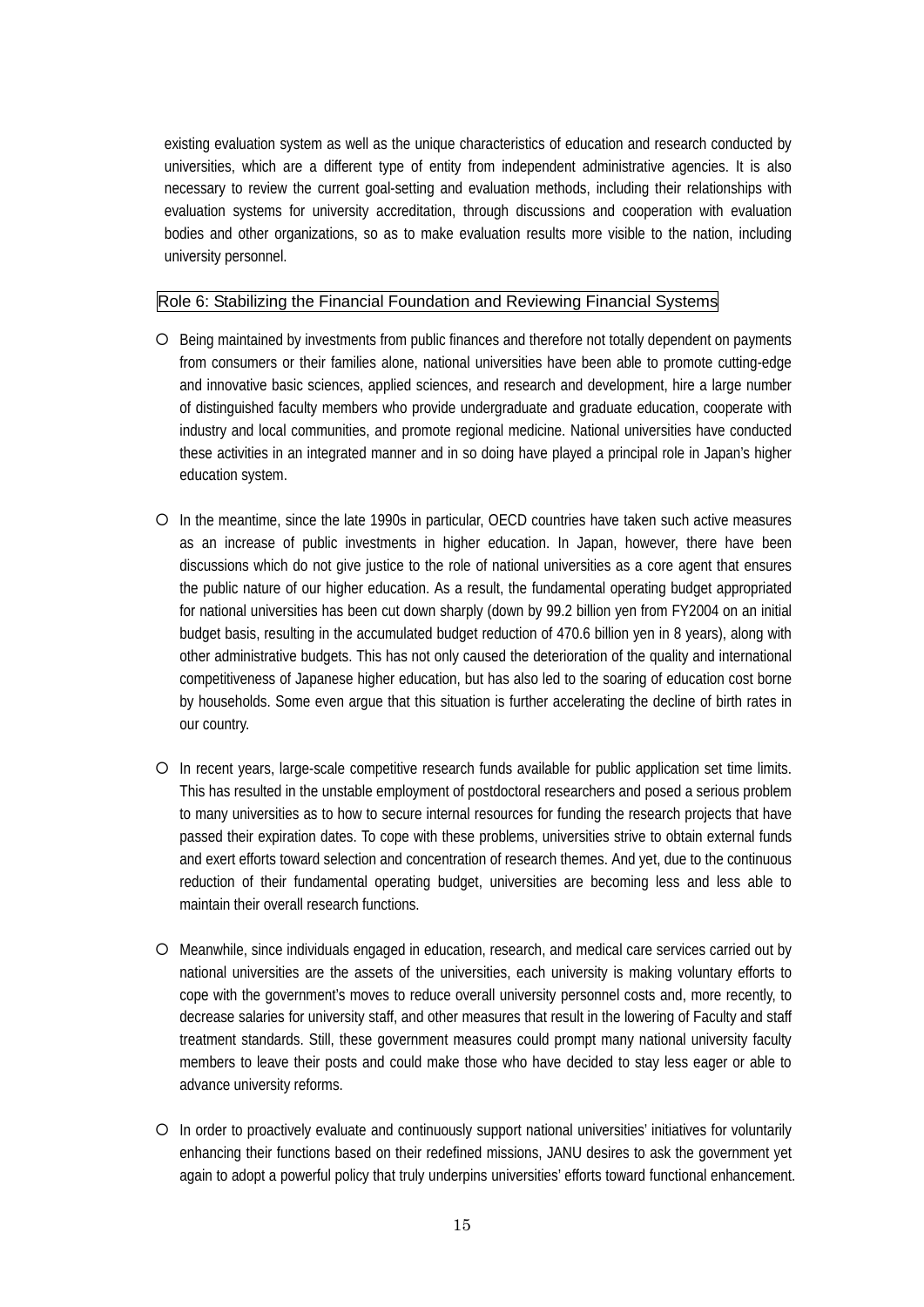Examples include securing stable financial resources, including subsidies for national universities' operating expenses, in a continuous and stable manner from a long-term perspective; expanding scholarship programs and tuition exemption measures for students; upgrading facilities and equipment that provide infrastructures for education and research activities; making well-balanced public investments in basic administrative funds and competitive research funds; restore the treatment standards for national university faculty members; and introducing discretionary budgets that university presidents can appropriate for their universities' systemic reform projects (World Premier International Research Center Initiative [WPI], Program for Leading Graduate Schools, etc.).

Moreover, in order to make education and research at national universities as well as their contribution to society even more advanced and effective, it is necessary to overhaul the financial systems of national universities. Examples include improving methods of allocating subsidies for supporting the operation of national university corporations in ways that appreciate universities' efforts to carry out reforms rather than placing too much emphasis on the results of their efforts; allowing national universities to flexibly execute their budgets such as a personnel budget; and strengthening the management foundation of university hospitals.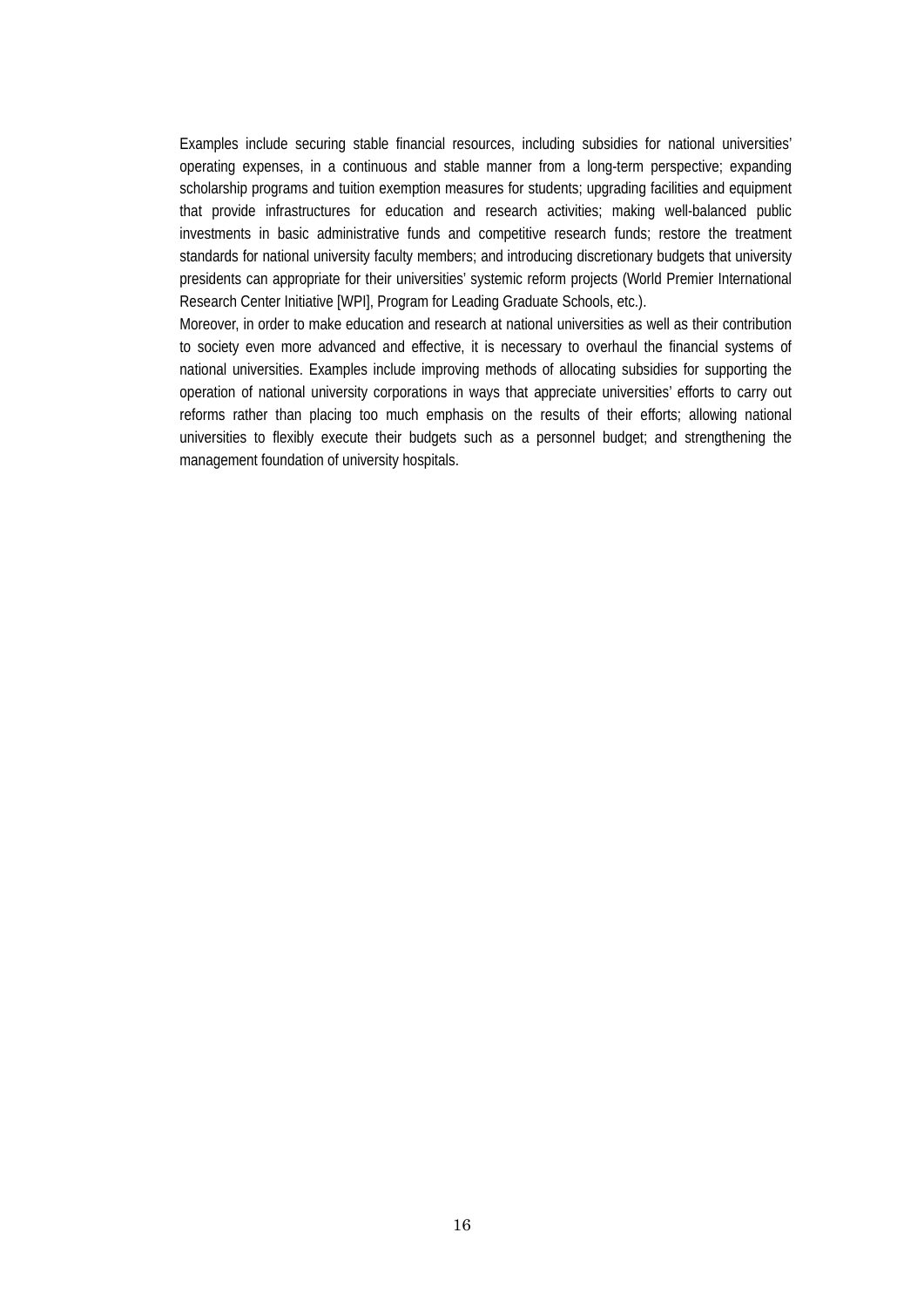## **(References) Challenges to Be Addressed by National Universities for Each Function**

{ Based on the "Conceptual Image of the Contents of the University Vision," we have prepared exhibits describing challenges that national universities and the government should respectively address for the enhancement of the functions of national universities.

|                                                                                                                                                                                 | Exhibit 1 |
|---------------------------------------------------------------------------------------------------------------------------------------------------------------------------------|-----------|
|                                                                                                                                                                                 | Exhibit 2 |
|                                                                                                                                                                                 | Exhibit 3 |
|                                                                                                                                                                                 | Exhibit 4 |
| 5. Direction of Problem-solving Measures for Each Form of National Universities<br><b>Universities</b><br>■ Single-department Colleges<br>$\blacksquare$ Crosbucts Universities | Fxhibit 5 |

Graduate Universities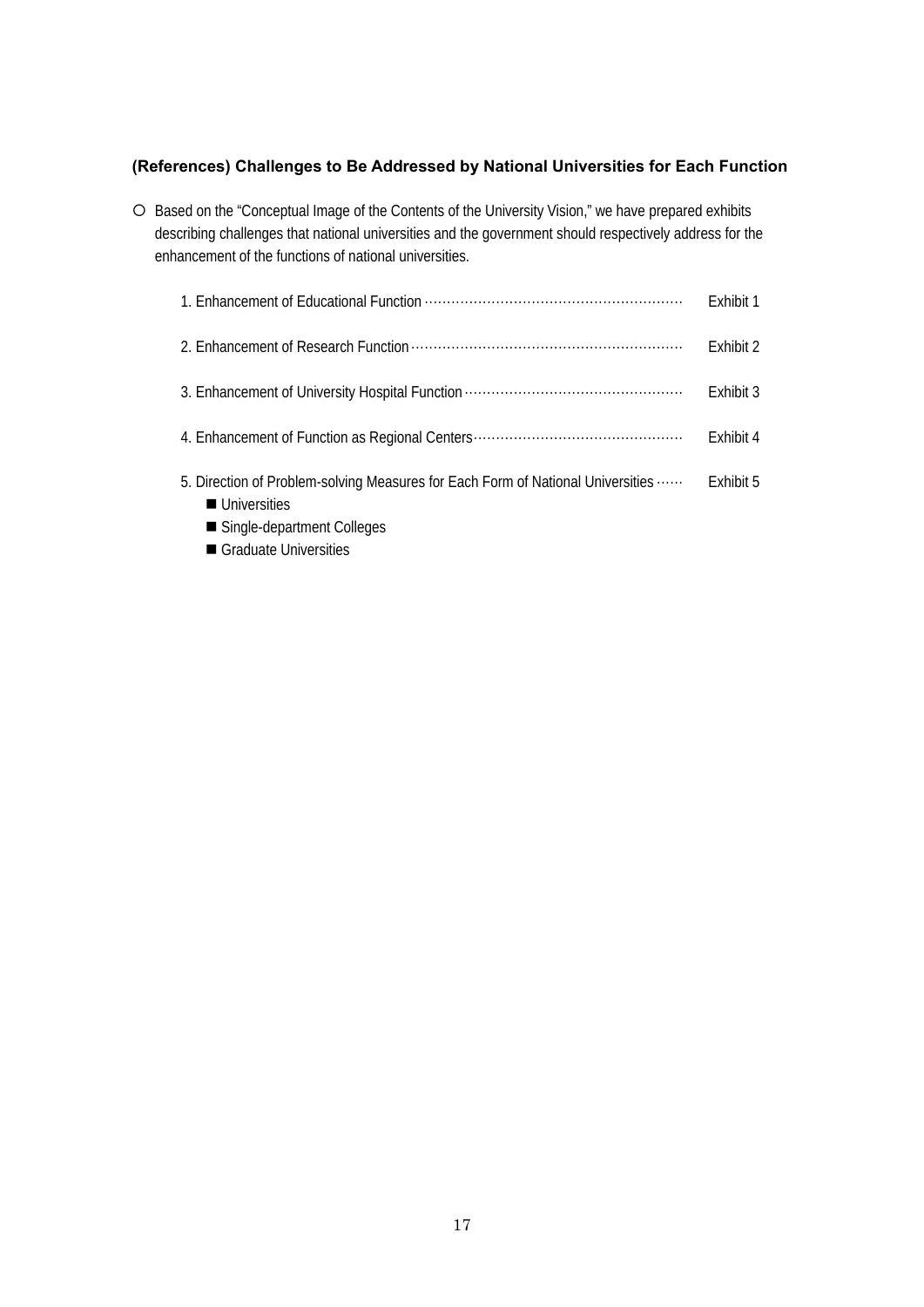# 1. Enhancement of Educational Function

[Steps to be taken by universities]

- c Carry out continuous university-wide improvement of educational system and environment based on redefined missions.
- d Under the leadership of presidents, develop comprehensive educational programs that transcend the boundaries between different undergraduate and graduate schools.
	- ・ Place importance on liberal arts education and share integrated, systematic curricula that transcend the boundaries between existing disciplines.
- e Carry out a qualitative change of education into one designed to develop the creativity that ensures societal changes.
	- ・ Change class format into interactive lessons that encourage students' voluntary and independent learning.
- **4** Train global human resources
	- ・ Substantially increase the number of Japanese students dispatched to overseas universities and the number of International students admitted to Japanese universities (future ambassadors for Japan).
	- ・ Create a "global campus" on which outstanding students and faculty members both from Japan and abroad gather and make friends with each other.
	- ・ Increase classes given in English while at the same time promoting understanding about the Japanese culture.
- g Admit students who have the motivations, abilities, and aptitudes that are in line with each university's admission policy.

(Introduce various means of selection, such as referring to students' achievement records up until their graduation from high school to identify and admit individuals with unique talents.)

- c Draw up measures for promoting education based on a long-term vision.
- d Assist in securing faculty members necessary for implementing consistent and carefully-crafted educational programs.
- e Help create an environment that encourages students' active learning
- f Provide financial assistance to students through tuition exemption and scholarship programs.
- g Help create a secure and comfortable learning environment for International students (scholarships and dormitories).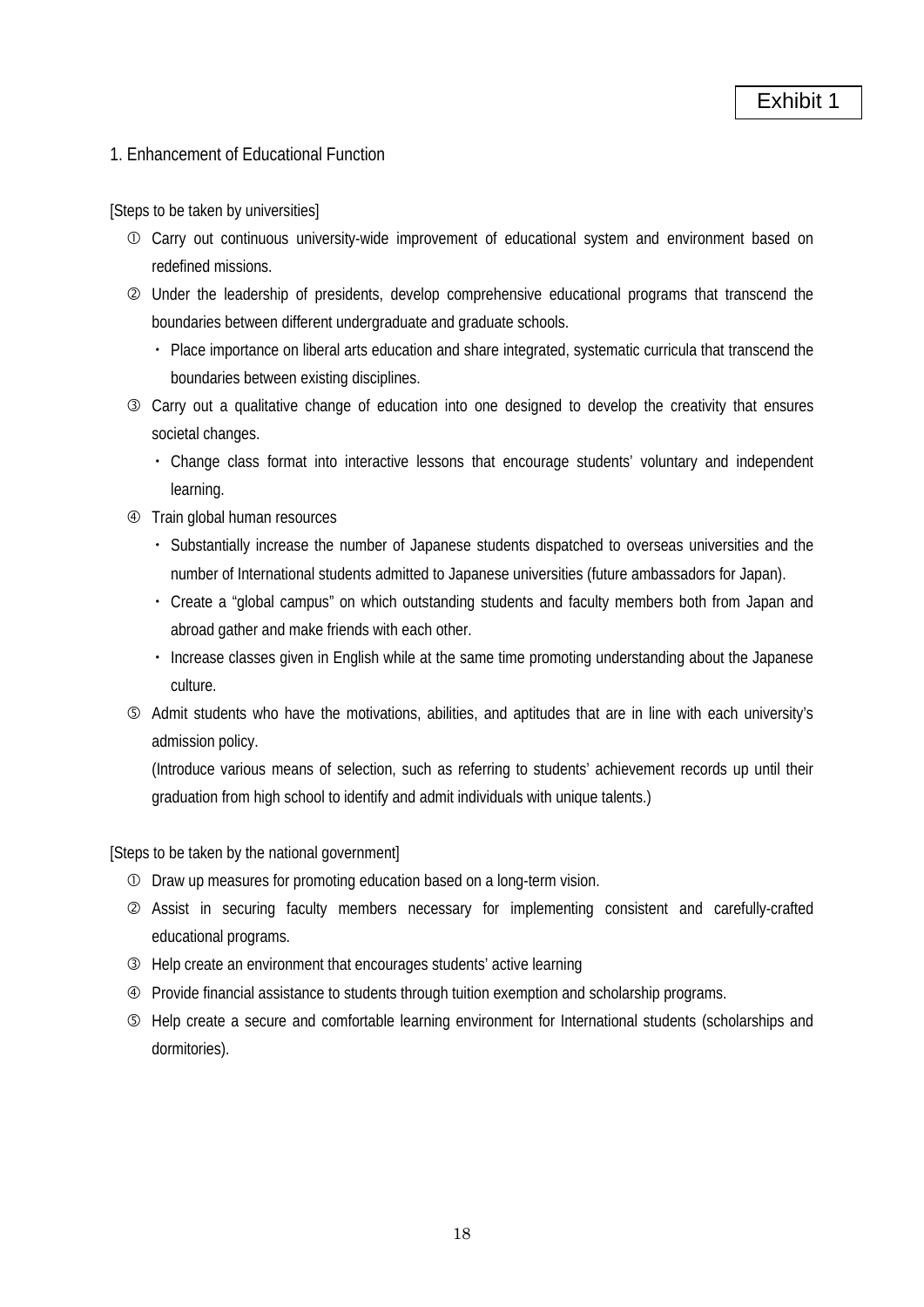# 2. Enhancement of Research Function

[Steps to be taken by universities]

- c Carry out continuous university-wide improvement of research system and environment based on redefined missions.
- d Help outstanding researchers devote more time to research activities and produce results more quickly in the competitive environment.
	- ・ Develop a system in which research technical staff and URAs (University Research Administrators) can provide research assistance and various other experts can play roles in such activities as intellectual asset management and utilization, and appropriately evaluate such staffers, experts, and their activities.
	- ・ Standardize and simplify rules.
- **EXECUTE:** Develop a research environment for young researchers.
	- ・ Develop a mechanism and an environment that help young researchers gain independence early in their careers.
	- ・ Encourage the efficient use of research funds through creative approaches.
- f Improvement of employment statuses of young and mid-career researchers who tend to be hired on a short-term basis.
- g Develop an environment that facilitates active promotion of female researchers to more senior positions.

- c Draw up measures for promoting research based on a long-term vision.
- d Increase investments in research and development and maintain balance between top-down and bottom-up types of projects.
- e Properly maintain and manage university facilities and equipment and seek new ways to secure financial resources for their maintenance and improvement.
- f Provide more research funds that support each faculty member's research activities (e.g. Grant-in-Aid for Scientific Research).
- g Based on a university's vision and other statements, allocate resources in a well-focused, strategic manner.
	- ・ Develop research universities commensurate with the scale of the nation.
	- ・ Support and strengthen research institutions producing excellent results.
- h Concentrate funding in the development of knowledge bases.
- $\oslash$  Appropriate project budgets in a way that ensures smooth systemic reforms.
	- ・ Effective extension of research results requires budget appropriation and project operating cost management that take into account relevant time-lines.
- $\circledR$  Increase flexibility and standardize rules in the appropriation of competitive funds.
- **Example 2** Draw up measures to improve the social status of individuals with doctoral degrees.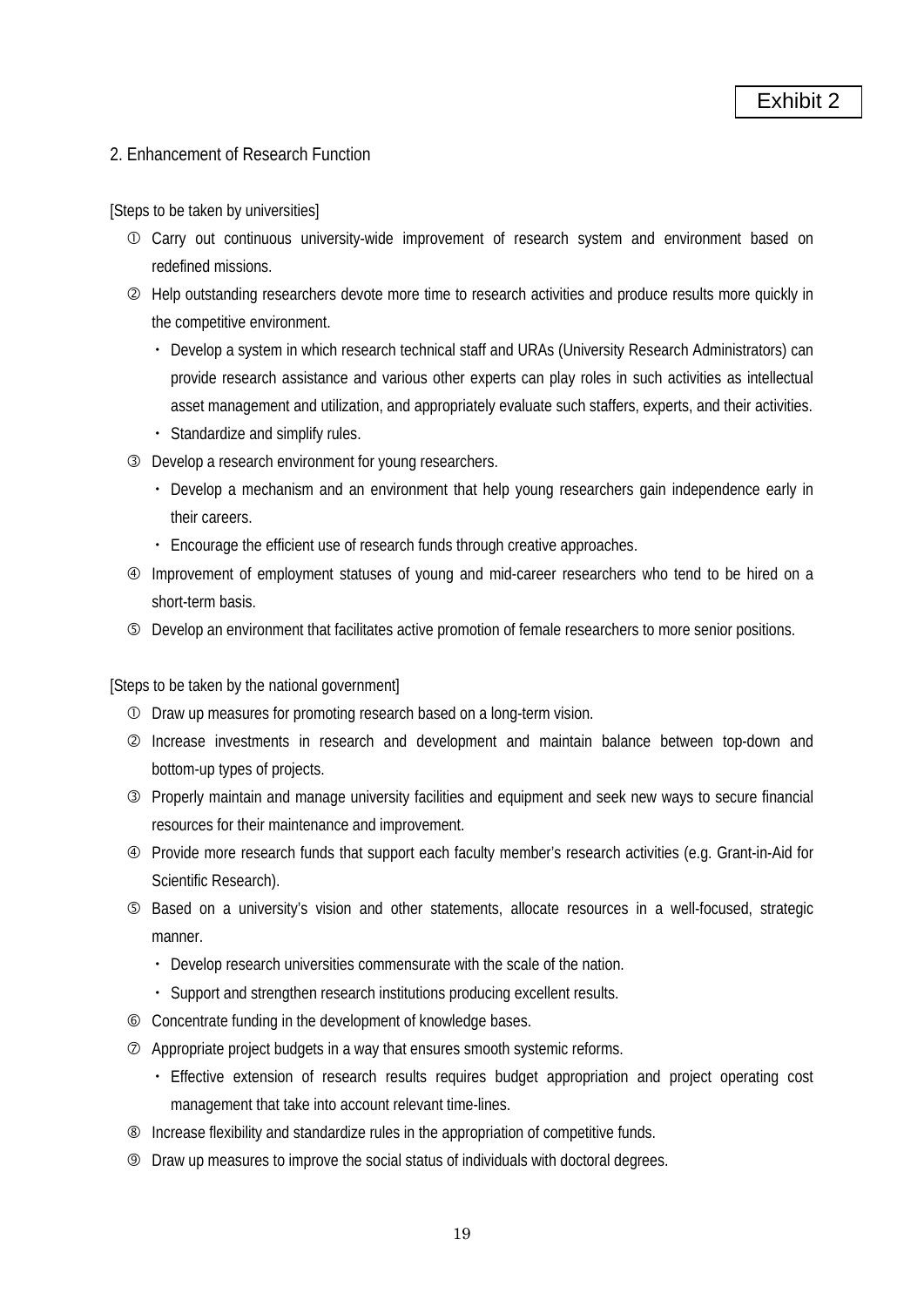# 3. Enhancement of University Hospital Function

[Steps to be taken by universities]

- c Develop indicators concerning the quality of medical care and disclose to society.
	- ・ Clarify standards and definitions of medical care.
- d Develop a new system for providing community medical care through the introduction of enhanced medical ICT.
	- ・ Train general physicians and other medical professionals and enhance university hospitals' function to dispatch doctors to local communities.
- e Reorganize existing departments or create new departments in a way that corresponds with new fields of medicine, and promote team medicine.
	- ・ Build a medical care system that encompasses new fields of medicine. Develop and continuously review a system of practicing team medicine, thereby lowering barriers between professions, fields of specialization, and departments.
- f Develop global human resources and promote international exchange of hospital personnel.
	- ・ Promote overseas research and training.
	- ・ Invite medical professionals from overseas.
- g Develop a system to support reemployment or return to work after a period of leave or career break.
	- ・ Provide support and retraining when medical professionals return to work.

- c Ensure the quality of medical care provided by board-certified doctors, secure an appropriate number of board-certified doctors for each field of specialization, and review the medical fee schedule based on the number of board-certified doctors in each such field.
	- ・ Manage the board certification system in a way that reflects the number of doctors required by each field of specialization.
- d Develop a system for providing community medical care.
	- ・ Standardize and share medical information.
	- Develop a system to train "general physicians" and clarify their status in terms of remuneration for their services.
- e Develop medium- and long-term plans for training medical professionals and financial plans that support them.
	- ・ Enhance systems for career path creation and training, and promote personnel exchange.
- $\circledA$  Develop an environment where doctors have less burden of on duty and more time for research.
	- ・ Increase the number of nurses and other professionals and expand the scope of their responsibilities.
	- ・ Establish an incentive system designed to motivate doctors to engage in research.
- g Provide financial support for the improvement and enhancement of environments for medical training and research as well as for medical practice.
	- ・ Allocate a sufficient number of professors to facilitate clinical training and basic medical research, and secure research funds on a consistent basis, and address the problem of ageing facilities and equipment.
- h Develop a suitable environment and carry out systemic reforms to allow foreign doctors to practice medicine in Japan.
	- ・ Introduce exceptional deregulatory measures that allow foreign doctors to acquire medical care skills through on-site training.
- $\oslash$  Appropriately evaluate advanced medical care and acute care services in the medical fee schedule.
	- ・ Secure financial resources for maintaining the functions of advanced treatment hospitals.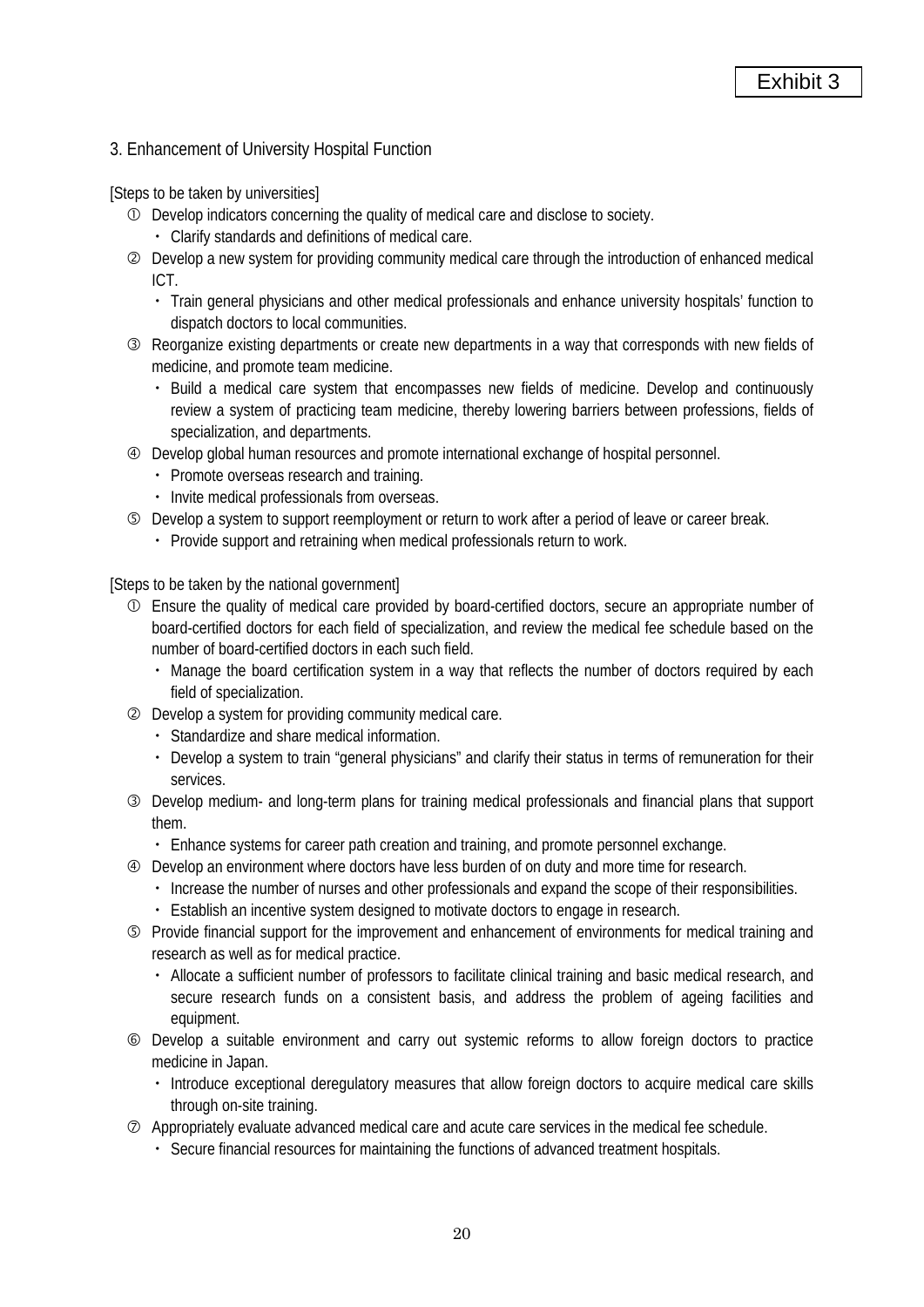# 4. Enhancement of Function as Regional Centers

[Steps to be taken by universities]

- c Enhance regional coordination functions that each university has or that are achieved through inter-university cooperation, take initiative in supporting regional development, and review the scope of activities and division of roles concerning support for regional development.
- d Based on the strong confidence that national universities enjoy in the local communities in which they operate, make commitment to solving problems that may arise between government, local people, and industry.
- e Discuss specific measures to enhance the systematical inter-organizational cooperation to solve the social problems.

- c Develop places of employment for local human resources, thereby encouraging graduates to stay in the local communities in which their universities are located.
- d Promote universities as the Center of Communities (COC) and local- or regional-level inter-university cooperation to secure research funds.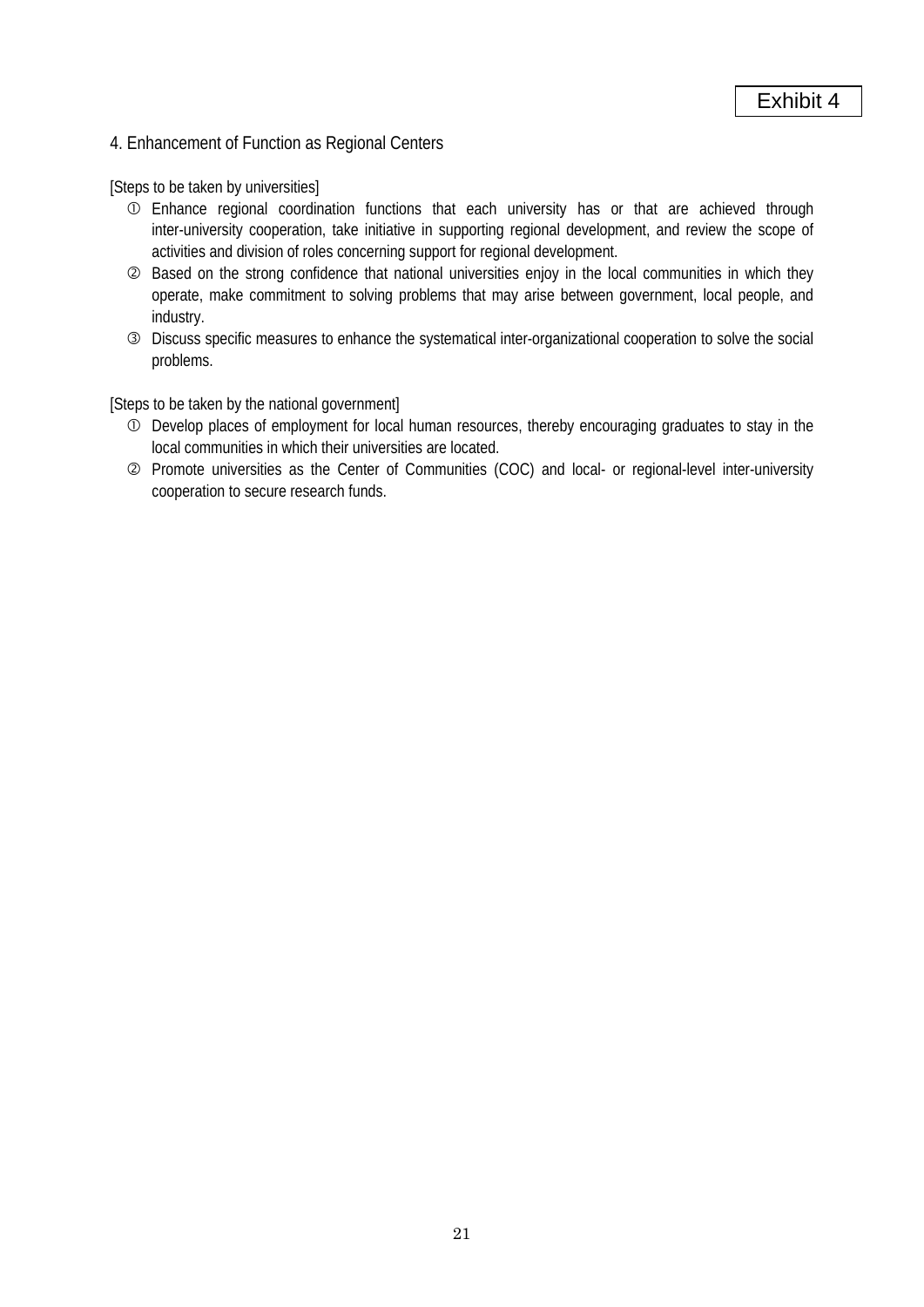- 5. Directions of Problem-solving Measures Corresponding with National Universities of Different Forms
- **Universities**

[Steps to be taken by universities]

- c Strengthen presidents' governance to make the most of the functions as universities.
- d Under the leadership of presidents, promote university-wide efforts toward strengthening research capabilities.
- **3** Inter-departmental allocation of resources.
- f Enhance the capabilities of humanities and social sciences researchers to work and communicate internationally (contribution to the creation of new business models and commencement of overseas operations from a new perspective).

[Steps to be taken by the national government]

- c Create an environment that makes it easier for presidents to provide leadership.
	- ・ Secure funds that universities can use flexibly for the maintenance and improvement of education and research environments and for the qualitative change of university governance (secure part of a project budget as a discretionary budget for the office of university president on a multi-year basis).

■ Single-department Colleges

[Steps to be taken by universities]

- c Strengthen governance in ways that make the most of the advantages of single-department colleges.
	- ・ Being fairly small in scale and basically limited to one discipline, single-department colleges are better able to manage their organizations in a quick and responsive manner.
- d Take measures to train individuals with more practical, highly specialized skills.
- **EXECUTE:** Take measures to build research hubs with more enhanced functions.
- f Enhance the function of single-department colleges as (national and regional) hubs for training individuals with practical, highly specialized skills through cooperation among national, public, and private universities as well as among industry, academia, and government.
- g Promote research projects unique to each college.
- h Provide many opportunities of practical, hands-on learning both inside and outside the country.

- c Carefully allocate resources to colleges in a way that suits the characteristics and features of each college.
- d Recognize the importance of there being colleges of diverse forms.